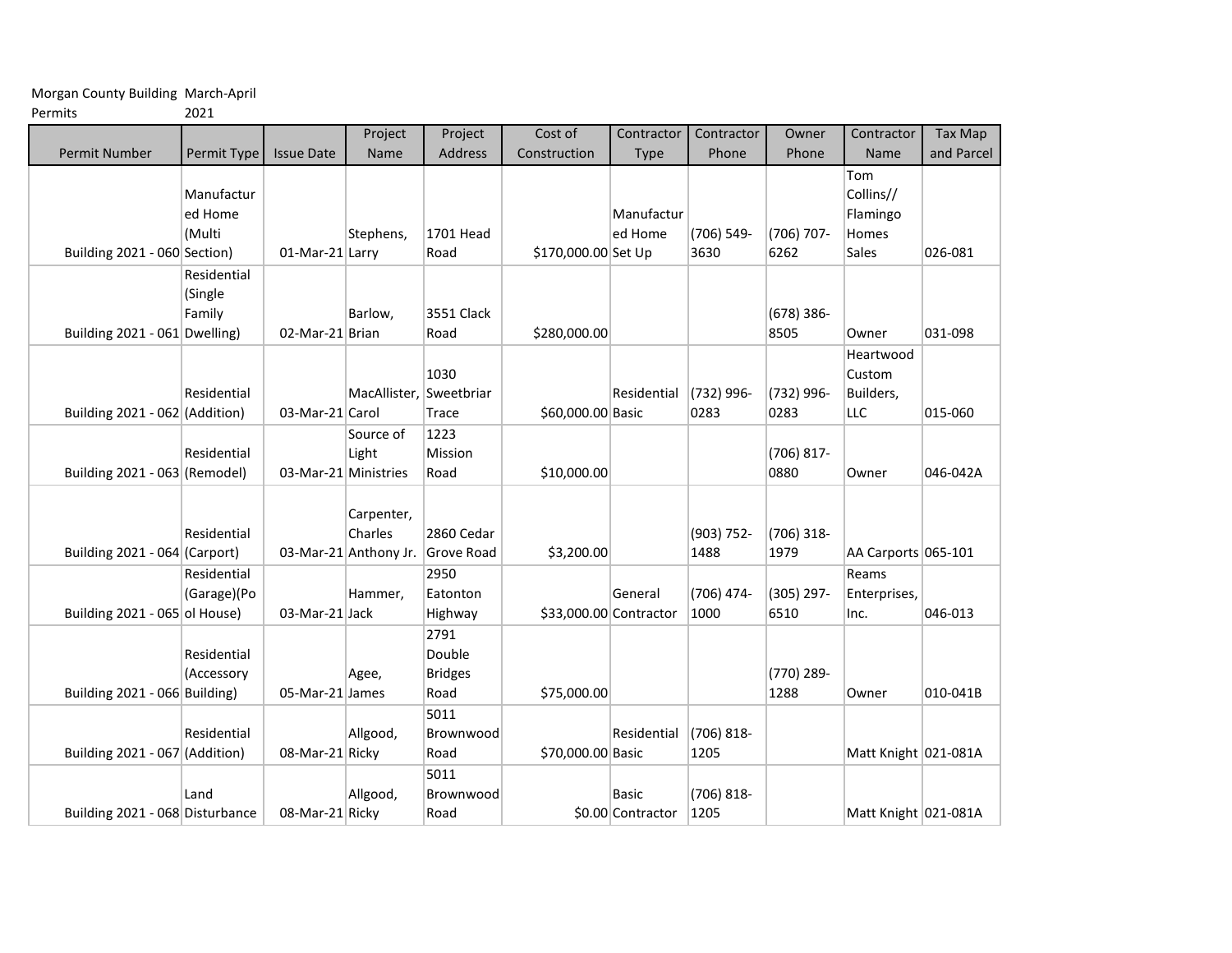|                                 | Agricultural      |                        | Vanoostro              | 5361 Sandy         |                          |                    |              | (770) 616-   |                      |          |
|---------------------------------|-------------------|------------------------|------------------------|--------------------|--------------------------|--------------------|--------------|--------------|----------------------|----------|
| Building 2021 - 069 (Pole Barn) |                   | 08-Mar-21 $ m$ , Ginny |                        | Creek Road         | \$5,000.00               |                    |              | 4460         | Owner                | 009-023  |
|                                 |                   |                        |                        |                    |                          |                    |              |              |                      |          |
|                                 | Residential       |                        |                        | 2221 Doster        |                          |                    |              | (706) 255-   |                      |          |
| Building 2021 - 070 (Remodel)   | Residential       |                        | 09-Mar-21 Lewis, Cliff | Road               | \$5,000.00               |                    |              | 1222         | Owner                | 027-014  |
|                                 | (Accessory        |                        | Passerella,            | 1041 White         |                          |                    |              | (770) 598-   |                      |          |
| Building 2021 - 071 Building)   |                   | 09-Mar-21 Louis Jr.    |                        | Oak Way            | \$20,000.00 Owner        |                    |              | 3006         |                      | 066-001A |
|                                 |                   |                        |                        |                    |                          |                    |              |              |                      |          |
|                                 | Land              |                        | Poynter,               | 1651 Sugar         |                          |                    |              | (770) 206-   |                      |          |
| Building 2021 - 072 Disturbance |                   | 10-Mar-21 Darlene      |                        | Creek Trail        | \$0.00                   |                    |              | 0935         | Owner                | 065B-035 |
|                                 | Residential       |                        |                        |                    |                          |                    |              |              |                      |          |
|                                 | (Garage)(Acc      |                        |                        |                    |                          |                    |              |              |                      |          |
|                                 | essory            |                        | Poynter,               | 1651 Sugar         |                          |                    |              | (770) 206-   |                      |          |
| Building 2021 - 073 Building)   |                   | 10-Mar-21 Darlene      |                        | <b>Creek Trail</b> | \$0.00                   |                    |              | 0935         | Owner                | 065B-035 |
|                                 | Residential       |                        |                        |                    |                          |                    |              |              |                      |          |
|                                 | (Single<br>Family |                        | Carreker,              | 1040 Abby          |                          |                    | (770) 294-   | (770) 294-   | Jeff                 |          |
| Building 2021 - 074 Dwelling)   |                   | 11-Mar-21 Jeff         |                        | Lane               | \$380,000.00 Residential |                    | 7988         | 7988         | Carreker             | 044A-100 |
|                                 | Residential       |                        |                        |                    |                          |                    |              |              |                      |          |
|                                 | (Single           |                        |                        | 1300               |                          |                    |              |              |                      |          |
|                                 | Family            |                        | Hasson,                | Waterstone         |                          | Residential        | $(706)$ 474- | $(714)$ 483- |                      |          |
| Building 2021 - 075 Dwelling)   |                   | 11-Mar-21 David        |                        | Drive              | \$420,000.00 Basic       |                    | 2793         | 1125         | Chad Roling 051H-014 |          |
|                                 |                   |                        |                        |                    |                          |                    |              |              | Owner &              |          |
|                                 | Residential       |                        |                        |                    |                          |                    |              |              | Brent                |          |
|                                 | (Single           |                        | Robinson,              | 1560               |                          |                    |              |              | Robinson             |          |
|                                 | Family            |                        | Ryan &                 | <b>Beaver Dam</b>  |                          |                    |              | (706) 244-   | (770)560-            |          |
| Building 2021 - 076 Dwelling)   |                   | 11-Mar-21 Jenna        |                        | Road               | \$1,100,000.00           |                    |              | 9582         | 4376                 | 016-030  |
|                                 | Residential       |                        |                        |                    |                          |                    |              |              |                      |          |
|                                 | (Accessory        |                        | Gamble,                | 1211 Cedar         |                          |                    |              | (706) 818-   |                      |          |
| Building 2021 - 077 Building)   |                   | 11-Mar-21 Bruce        |                        | <b>Grove Road</b>  | \$21,000.00              |                    |              | 3896         | Owner                | 059-082  |
|                                 |                   |                        |                        | 1210               |                          |                    |              |              |                      |          |
|                                 | Land              |                        | Wheeler,               | Sailview           |                          |                    | (770) 294-   | $(678)$ 410- | Jeff                 |          |
| Building 2021 - 078 Disturbance |                   | 12-Mar-21 Wesley       |                        | Road               |                          | \$0.00 Residential | 7988         | 5069         | Carreker             | 065C-014 |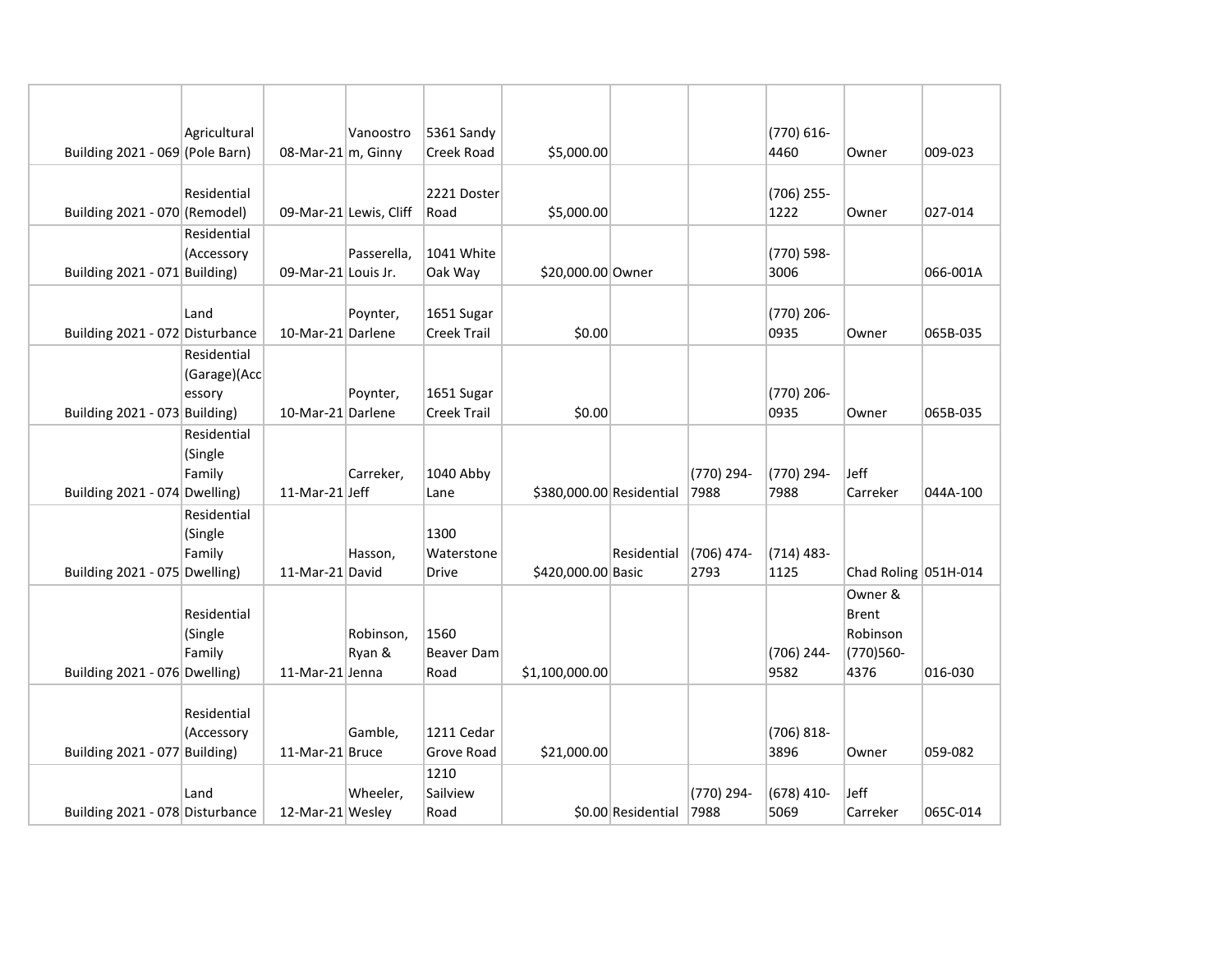|                                 | Residential |                     |                     |                    |                          |              |            |              |                     |           |
|---------------------------------|-------------|---------------------|---------------------|--------------------|--------------------------|--------------|------------|--------------|---------------------|-----------|
|                                 | (Single     |                     |                     | 1210               |                          |              |            |              |                     |           |
|                                 | Family      |                     | Wheeler,            | Sailview           |                          |              | (770) 294- | $(678)$ 410- | Jeff                |           |
| Building 2021 - 079 Dwelling)   |             | 12-Mar-21 Wesley    |                     | Drive              | \$450,000.00 Residential |              | 7988       | 5069         | Carreker            | 065C-014  |
|                                 | Residential |                     |                     |                    |                          |              |            |              |                     |           |
|                                 | (Single     |                     |                     | 3031               |                          |              |            |              |                     |           |
|                                 | Family      |                     | Denson,             | Centennial         |                          | Residential  | (770) 527- | (770) 861-   | Elgen               |           |
| Building 2021 - 080 Dwelling)   |             | 16-Mar-21 Terri     |                     | Road               | \$275,000.00 Basic       |              | 6704       | 3716         | Homes               | 021-060H  |
|                                 | Residential |                     |                     |                    |                          |              |            |              |                     |           |
|                                 | (Single     |                     | Wahl,               | 1071               |                          |              |            |              |                     |           |
|                                 | Family      |                     | Braden &            | Mallard            |                          | General      | (706) 354- | (706) 818-   | America's           |           |
| Building 2021 - 081 Dwelling)   |             | 16-Mar-21 Amanda    |                     | Ridge Road         | \$233,468.96 Contractor  |              | 8129       | 8431         | Home Place 016A-055 |           |
|                                 | Residential |                     | Brisebois,          |                    |                          |              |            |              |                     |           |
|                                 | (Accessory  |                     | Joshua &            | 542 Indian         |                          |              |            | (706) 474-   |                     |           |
| Building 2021 - 082 Building)   |             | 16-Mar-21 Dawn      |                     | <b>Creek Trail</b> | \$4,000.00               |              |            | 0559         | Owner               | 020A-037  |
|                                 | Residential |                     | Swann,              | 111 Kelly          |                          |              |            | $(615)$ 208- |                     |           |
| Building 2021 - 083 (Remodel)   |             | 16-Mar-21 Connie    |                     | <b>Street</b>      | \$9,000.00               |              |            | 0807         | Owner               | R01-020   |
|                                 |             |                     |                     | 2070               |                          |              |            |              |                     |           |
|                                 | Residential |                     | Harwell,            | Greensboro         |                          |              |            | (706) 818-   |                     |           |
| Building 2021 - 084 (Remodel)   |             |                     | 16-Mar-21 Mary Lynn | Highway            | \$8,000.00               |              |            | 2431         | Owner               | 035-140A  |
|                                 |             |                     |                     |                    |                          |              |            |              |                     |           |
|                                 | Residential |                     | Ratigan,            | 1285 Three         |                          |              | (706) 453- | (678) 576-   | Oconee              |           |
| Building 2021 - 085 (Boatlift)  |             | 17-Mar-21 Donald    |                     | Notch Road         | \$2,200.00 D             |              | 0514       | 8917         | <b>Boatlifts</b>    | 065-055A  |
|                                 |             |                     |                     |                    |                          |              |            |              |                     |           |
|                                 |             |                     |                     | 1750               |                          |              |            |              |                     |           |
|                                 | Residential |                     | McMahon,            | Apalachee          |                          |              | (706) 453- | (770) 653-   | Oconee              |           |
| Building 2021 - 086 (Boatlift)  |             | 17-Mar-21 Sean      |                     | Woods Trail        | \$10,000.00              |              | 0514       | 6708         | <b>Boatlifts</b>    | 058A-012  |
|                                 |             |                     |                     |                    |                          |              |            |              |                     |           |
|                                 | Land        |                     | Herron,             | Binford            |                          |              |            | (770) 231-   |                     |           |
| Building 2021 - 087 Disturbance |             | 18-Mar-21 Donald    |                     | Road               |                          | \$0.00 Owner |            | 1489         | Owner               | 050-006   |
|                                 | Residential |                     |                     |                    |                          |              |            |              |                     |           |
|                                 | (Single     |                     |                     |                    |                          |              |            |              |                     |           |
|                                 | Family      |                     | Herron,             | Binford            |                          |              |            | (770) 231-   |                     |           |
| Building 2021 - 088 Dwelling)   |             | 18-Mar-21 Donald    |                     | Road               | \$300,000.00 Owner       |              |            | 1489         |                     | 050-006   |
|                                 | Commercial  |                     |                     | 2220               |                          |              |            |              | <b>Elite Retail</b> |           |
|                                 | (Addition & |                     | Tractor             | Eatonton           |                          | General      | (979) 285- | (858) 284-   | Services,           |           |
| Building 2021 - 089 Remodel)    |             | 18-Mar-21 Supply Co |                     | Highway            | \$560,000.55 Contractor  |              | 0712       | 5286         | Inc.                | 046-003BA |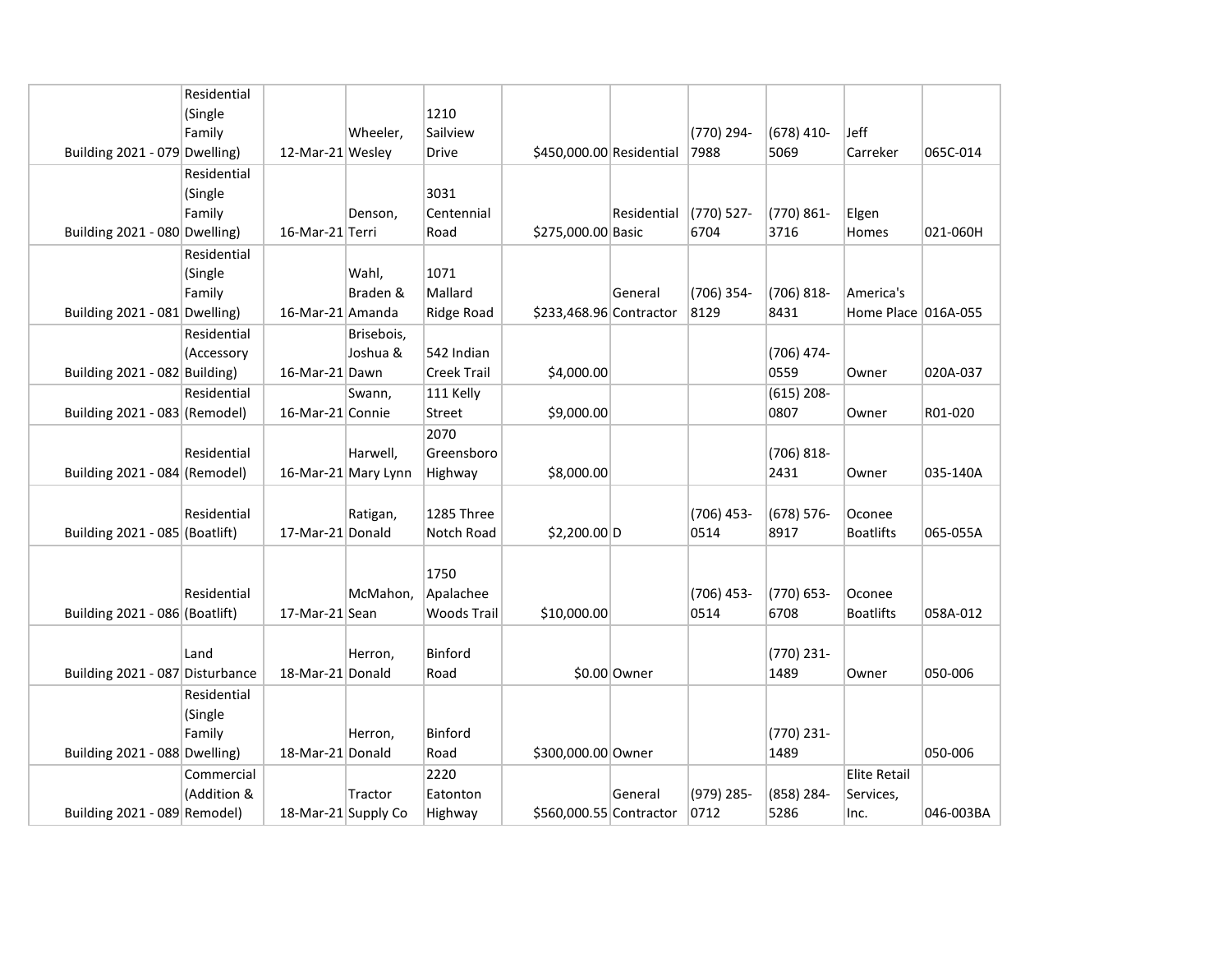|                                 | Residential                      |                      |                                  | 1532                               |                          |                         |                       |                       |                                                   |           |
|---------------------------------|----------------------------------|----------------------|----------------------------------|------------------------------------|--------------------------|-------------------------|-----------------------|-----------------------|---------------------------------------------------|-----------|
|                                 | (Accessory                       |                      | Wasendorf, Fairplay              |                                    |                          |                         |                       | (770) 780-            |                                                   |           |
| Building 2021 - 090 Building)   |                                  | 18-Mar-21 Thomas     |                                  | Road                               | \$10,000.00              |                         |                       | 5028                  | Owner                                             | 011-008   |
| Building 2021 - 091 (Garage)    | Residential                      | 18-Mar-21 & Ginger   | Rice,<br>Christopher Sandy       | Creek Road                         | \$60,000.00              |                         | (770) 713-<br>7762    | (770) 401-<br>7916    | Renegade<br>Steel<br>Buildings-<br>Lee<br>Nesmith | 025-054C  |
| Building 2021 - 092 Dwelling)   | Residential<br>(Single<br>Family | 22-Mar-21 Marion     | Cashwell,                        | <b>Ferrell Lane</b>                | \$175,000.00             |                         |                       | (706) 717-<br>8311    | Owner                                             | 044-058NA |
| Building 2021 - 093 Building)   | Residential<br>(Accessory        | 22-Mar-21 Leigh      | Morris,                          | 2790<br><b>Bostwick</b><br>Highway | \$150,000.00 Basic       | Residential             | $(706)$ 818-<br>1205  |                       | Matt Knight 026-027A                              |           |
| Building 2021 - 094 Disturbance | Land                             | 22-Mar-21 Leigh      | Morris,                          | 2790<br><b>Bostwick</b><br>Highway | \$0.00                   |                         | (706) 818-<br>1205    |                       | Matt Knight 026-027A                              |           |
| Building 2021 - 095 Dwelling)   | Residential<br>(Single<br>Family | 23-Mar-21 Kummerle   | Bauernfein<br>d/                 | 1050<br>Waterstone<br><b>Drive</b> | \$300,000.00 Residential |                         | $(706)$ 474-<br>2362  | (752) 567-<br>1324    | McKay<br>Enterprises,<br>Inc.                     | 051H-001  |
| Building 2021 - 096 Dwelling)   | Residential<br>(Single<br>Family | 23-Mar-21 Mary Ann   | Pease,<br>Lenny &                | 1091<br>Wynbrooke<br>Place         | \$300,000.00 Basic       | Residential             | (706) 474-<br>2291    |                       | Smart<br>Properties                               | 028-010H  |
| Building 2021 - 097 Dwelling)   | Residential<br>(Single<br>Family |                      | Garner,<br>23-Mar-21 Larry & Jan | 1120<br>Mallory<br>Road            | \$250,000.00             |                         |                       | $(404) 803 -$<br>1725 | Owner                                             | 016-051BB |
| Building 2021 - 098 (Addition)  | Residential                      | 24-Mar-21 Nix, James |                                  | 1421<br>Plantation<br>Road         | \$110,000.00             |                         |                       | (404) 538-<br>5660    | Owner                                             | 025-053B  |
| Building 2021 - 099 Building)   | Residential<br>(Accessory        | 24-Mar-21 Jennifer   | McCullough 3161<br>, Austin &    | Apalachee<br>Road                  |                          | \$25,000.00 Residential | $(678) 722 -$<br>1767 | (404) 574-<br>7115    | Brad Kuhn/<br>Sawtooth<br>Constructio<br>n, LLC   | 008B-024  |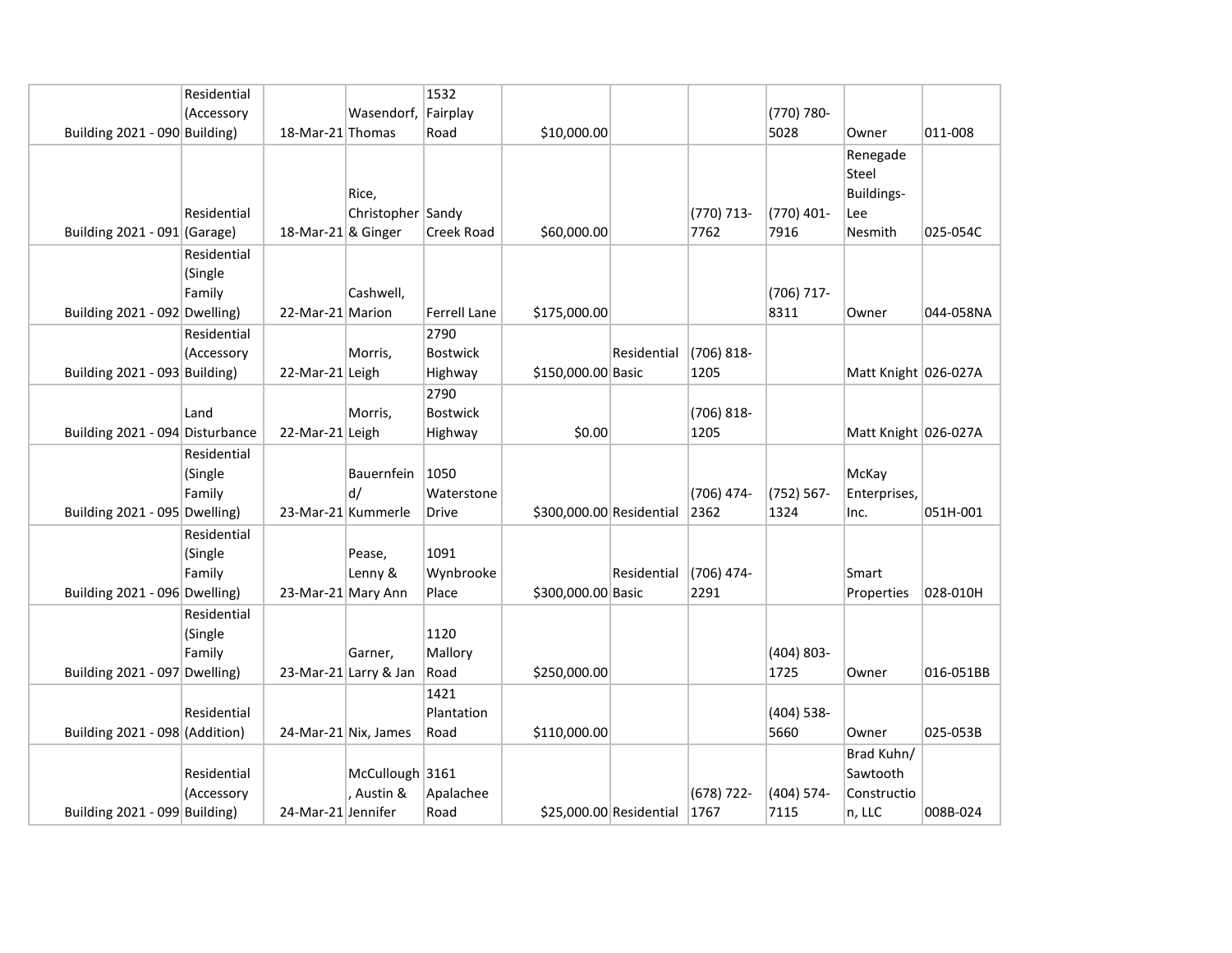|                                 | Residential |                    |                              |                   |                         |             |               |               |                     |          |
|---------------------------------|-------------|--------------------|------------------------------|-------------------|-------------------------|-------------|---------------|---------------|---------------------|----------|
|                                 | (Single     |                    |                              |                   |                         |             |               |               | Kennedy             |          |
|                                 | Family      |                    | Kennedy,                     | Shockley          |                         | General     | $(404) 456 -$ | (404) 456-    | Contracting         |          |
| Building 2021 - 100 Dwelling)   |             | 26-Mar-21 Kimberly |                              | Road              | \$142,500.00 Contractor |             | 3890          | 3890          | , Inc.              | 024-010  |
|                                 | Residential |                    |                              |                   |                         |             |               |               |                     |          |
|                                 | (Single     |                    | Zapata                       |                   |                         |             |               |               |                     |          |
|                                 | Family      |                    | Constructio Bostwick         |                   |                         | Residential | $(706)$ 707-  | (706) 707-    | Shane               |          |
| Building 2021 - 101 Dwelling)   |             | $30$ -Mar-21 $ n $ |                              | Highway           | \$280,000.00 Basic      |             | 6389          | 6389          | Stegall             | 008-082  |
|                                 | Communicat  |                    |                              | 5071              |                         |             |               |               |                     |          |
|                                 | ion Tower   |                    | T-Mobile                     | Brownwood         |                         |             | $(678)$ 366-  |               |                     |          |
| Building $2021 - 102$ (Upgrade) |             |                    | 30-Mar-21 BU#870944          | Road              | \$40,800.00 Specialty   |             | 1245          |               | Ericsson            | 021-079  |
|                                 |             |                    |                              |                   |                         |             |               |               |                     |          |
|                                 |             |                    |                              | 1501              |                         |             |               |               |                     |          |
|                                 | Residential |                    |                              |                   |                         |             | (770) 685-    |               | Lenita<br>Franklin/ |          |
|                                 |             |                    | Franklin,                    | Peppers           |                         |             |               | (770) 317-    |                     |          |
| Building 2021 - 103 (Remodel)   |             | 30-Mar-21 Lenita   |                              | Road              | \$5,000.00 Owner        |             | 0365          | 1902          | Dale Loggin 008-027 |          |
|                                 |             |                    |                              |                   |                         |             |               |               |                     |          |
|                                 | Land        |                    | ZF Sugar Hill Sugar Hill     |                   |                         |             | (404) 569-    | $(404) 456 -$ | Chuck               |          |
| Building 2021 - 104 Disturbance |             | 30-Mar-21 Lot 126  |                              | <b>Drive</b>      | \$0.00                  |             | 6074          | 0403          | Spinks              | 066A-040 |
|                                 |             |                    |                              |                   |                         |             |               |               |                     |          |
|                                 |             |                    |                              |                   |                         |             |               |               |                     |          |
|                                 | Residential |                    | George,                      | 1751 Sandy        |                         |             |               | (404) 425-    |                     |          |
| Building 2021 - 105 (Remodel)   |             | 30-Mar-21 Will     |                              | <b>Creek Road</b> | \$65,000.00             |             |               | 2753          | Owner               | 025-054  |
|                                 |             |                    | VanHorn,                     | 1350              |                         |             |               |               |                     |          |
|                                 | Residential |                    | Michael                      | Godfrey           |                         |             |               | (770) 331-    |                     |          |
| Building 2021 - 106 (Garage)    |             | 31-Mar-21 Kevin    |                              | Road              | \$30,000.00             |             |               | 2077          | Owner               | 048-011M |
|                                 |             |                    |                              | 1080              |                         |             |               |               |                     |          |
|                                 | Residential |                    | Doss,                        | Lakeshore         |                         |             |               | (404) 234-    |                     |          |
| Building 2021 - 107 (Garage)    |             |                    | 01-Apr-21 Spencer T.         | <b>Drive</b>      | \$7,000.00 Owner        |             |               | 7031          |                     | 064A-026 |
|                                 |             |                    |                              | 1160              |                         |             |               |               |                     |          |
|                                 | Residential |                    | Raynor,                      | Dockside          |                         |             | (706) 438-    | (770) 601-    |                     |          |
| Building 2021 - 108 (Dock)      |             | 01-Apr-21 Robert   |                              | Drive             | \$12,000.00 Dock        |             | 6218          | 8626          | DJ Stephens 022-078 |          |
|                                 | Residential |                    |                              |                   |                         |             |               |               |                     |          |
|                                 | (Single     |                    |                              | 2851              |                         |             |               |               |                     |          |
|                                 | Family      |                    | Flores,                      | Newborn           |                         |             |               | (678) 409-    |                     |          |
| Building 2021 - 109 Dwelling)   |             | 05-Apr-21 Gabriel  |                              | Road              | \$250,000.00            |             |               | 4562          | Owner               | 022-073  |
|                                 |             |                    |                              | 3671              |                         |             |               |               |                     |          |
|                                 | Land        |                    |                              | Atlanta           |                         |             |               |               |                     |          |
|                                 |             |                    |                              |                   |                         |             |               | (478) 957-    |                     |          |
| Building 2021 - 111 Disturbance |             |                    | 01-Apr-21 Webb, Zack Highway |                   | \$0.00                  |             |               | 3012          | Owner               | 020-039A |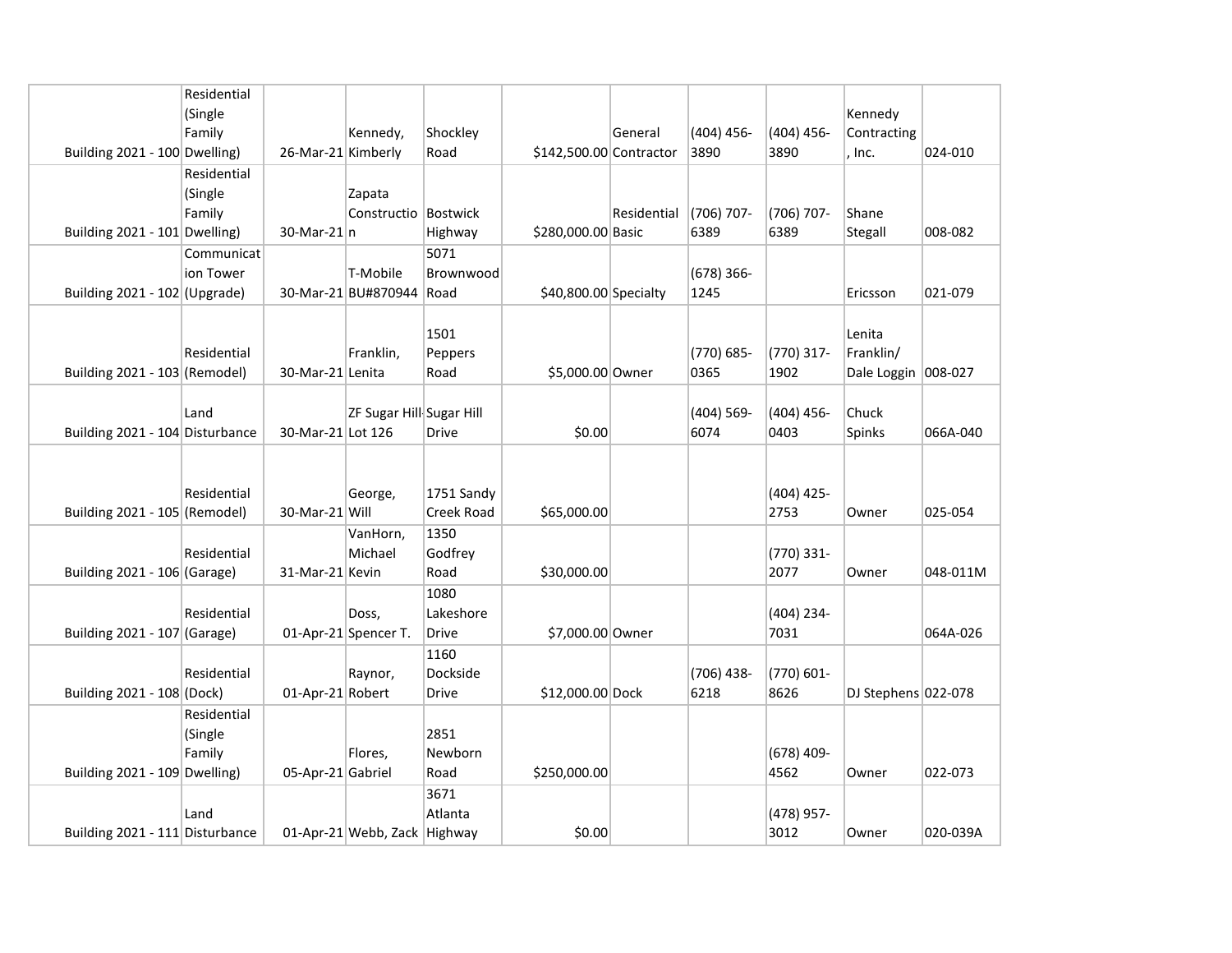|                                 | Residential |                    |                             |                    |                          |                         |              |              |                    |          |
|---------------------------------|-------------|--------------------|-----------------------------|--------------------|--------------------------|-------------------------|--------------|--------------|--------------------|----------|
|                                 | (Single     |                    |                             | Lower              |                          |                         |              |              |                    |          |
|                                 | Family      |                    | Crawford,                   | Apalachee          |                          |                         | (404) 732-   | (706) 264-   | William            |          |
| Building 2021 - 112 Dwelling)   |             | 05-Apr-21 Marjorie |                             | Road               | \$435,000.00 Residential |                         | 5218         | 9358         | Young              | 033-010A |
|                                 | Residential |                    |                             |                    |                          |                         |              |              |                    |          |
|                                 | (Single     |                    | McFarlin,                   | 1051               |                          |                         |              |              | Crown              |          |
|                                 | Family      |                    | Tom &                       | Knights            |                          |                         | $(407)$ 402- |              | Ridge              |          |
| Building 2021 - 113 Dwelling)   |             | 07-Apr-21 Meghan   |                             | <b>Ridge Court</b> | \$568,000.00 Residential |                         | 5975         |              | Homes, LLC 021-182 |          |
|                                 |             |                    |                             |                    |                          |                         |              |              |                    |          |
|                                 |             |                    | Crown                       |                    |                          |                         |              |              | Crown              |          |
|                                 | Land        |                    | Ridge                       | Doster             |                          |                         | $(407)$ 402- | $(407)$ 402- | Ridge              |          |
| Building 2021 - 114 Disturbance |             | 07-Apr-21 Homes    |                             | Road               |                          | \$0.00 Residential      | 5975         | 5975         | Homes, LLC 027-036 |          |
|                                 | Residential |                    |                             |                    |                          |                         |              |              |                    |          |
|                                 | (Single     |                    | Crown                       |                    |                          |                         |              |              | Crown              |          |
|                                 | Family      |                    | Ridge                       | Doster             |                          |                         | $(407)$ 402- | (407) 402-   | Ridge              |          |
| Building 2021 - 115 Dwelling)   |             | 07-Apr-21 Homes    |                             | Road               | \$260,000.00 Residential |                         | 5975         | 5975         | Homes, LLC 027-036 |          |
|                                 |             |                    |                             |                    |                          |                         |              |              |                    |          |
|                                 |             |                    |                             |                    |                          |                         |              |              | Therrien           |          |
|                                 |             |                    |                             |                    |                          |                         |              |              | Homes, Inc.-       |          |
|                                 | Residential |                    |                             | 3261 Clack         |                          |                         | (770) 560-   | (404) 338-   | Robert D.          |          |
| Building 2021 - 116 (Garage)    |             |                    | 07-Apr-21 Berry, Kevin Road |                    |                          | \$95,000.00 Residential | 5000         | 0106         | Therrien           | 039-018  |
|                                 |             |                    |                             | 1020               |                          |                         |              |              |                    |          |
|                                 |             |                    |                             | Fraction           |                          |                         |              |              |                    |          |
|                                 | Residential |                    | Vellegas,                   | <b>Bottoms</b>     |                          |                         | (706) 474-   | $(678)$ 431- | <b>Brandon</b>     |          |
| Building 2021 - 117 (Addition)  |             | 07-Apr-21 Susan    |                             | Road               | \$18,000.00              |                         | 2591         | 2171         | <b>Bennett</b>     | 058-022  |
|                                 |             |                    |                             |                    |                          |                         |              |              | Alans              |          |
|                                 | Residential |                    | Thomas,                     | 1491 Heidi         |                          |                         | (888) 537-   | (770) 550-   | Factory            |          |
| Building 2021 - 118 (Garage)    |             | 07-Apr-21 Melvin   |                             | Trail              | \$21,558.00              |                         | 2296         | 8688         | Outlet             | 051C-067 |
|                                 |             |                    |                             |                    |                          |                         |              |              | Robert             |          |
|                                 |             |                    | carey,                      |                    |                          |                         |              |              | Massey/            |          |
|                                 | Land        |                    | Richard                     | 1000 Heidi         |                          |                         | (478) 952-   | (706) 818-   | Aaron              |          |
| Building 2021 - 119 Disturbance |             |                    | Dale                        | Trail              |                          | $$0.00$ Grading         | 2429         | 0894         | <b>Burgess</b>     | 051C-042 |
|                                 |             |                    | Massey,                     |                    |                          |                         |              |              |                    |          |
|                                 | Residential |                    | Richard                     | 1000 Heidi         |                          | General                 | (229) 402-   | (706) 818-   | Robert             |          |
| Building 2021 - 120 (Addition)  |             | 08-Apr-21 Dale     |                             | Trail              |                          | \$25,000.00 Contractor  | 0246         | 0894         | Massey             | 051c-042 |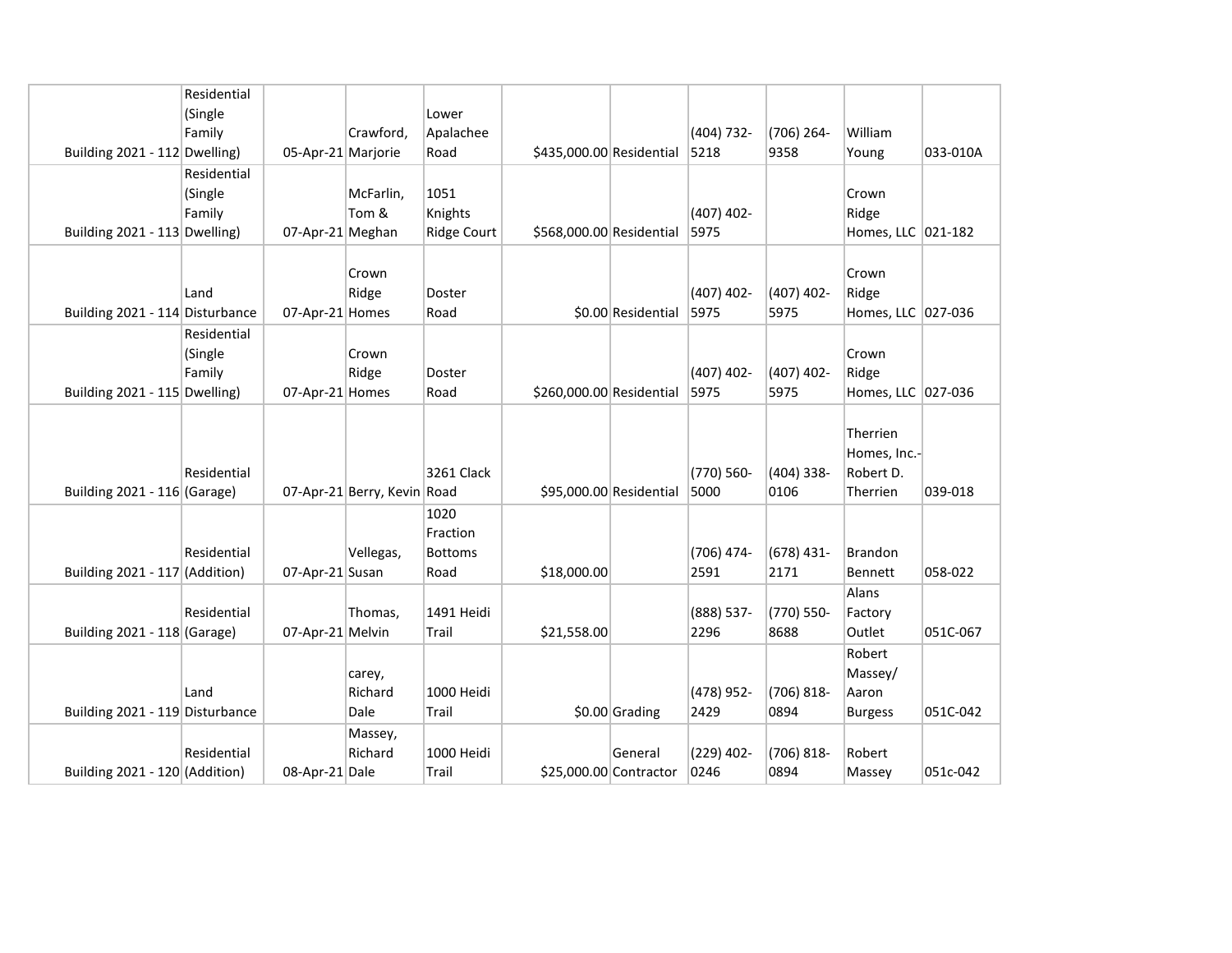|                                 | Residential  |                     |                                  |                    |                    |                         |              |            |                      |          |
|---------------------------------|--------------|---------------------|----------------------------------|--------------------|--------------------|-------------------------|--------------|------------|----------------------|----------|
|                                 | (Existing    |                     |                                  |                    |                    |                         |              |            |                      |          |
|                                 | Permit       |                     |                                  | 2621               |                    |                         |              |            |                      |          |
|                                 | Renewal)(20  |                     |                                  | Newborn            |                    |                         |              | (770) 786- |                      |          |
| Building 2021 - 121 18-597)     |              |                     | 09-Apr-21 Long, Harry            | Road               | \$0.00             |                         |              | 0048       | Owner                | 021-135  |
|                                 | Residential  |                     | Hall,                            | 1360 Mt.           |                    |                         |              | (706) 817- |                      |          |
| Building 2021 - 122 (Remodel)   |              | 12-Apr-21 Charles   |                                  | Zion Road          | \$15,000.00        |                         |              | 9445       | Owner                | 059-016  |
|                                 | Residential  |                     |                                  | 2790               |                    |                         |              |            |                      |          |
|                                 | (Accessory   |                     | Morris,                          | <b>Bostwick</b>    |                    | Residential             | $(706)$ 818- |            |                      |          |
| Building 2021 - 123 Building)   |              | 12-Apr-21 Leigh     |                                  | Highway            | \$30,000.00 Basic  |                         | 1815         |            | Matt Knight 026-027A |          |
|                                 | Residential  |                     |                                  |                    |                    |                         |              |            |                      |          |
|                                 | (Single      |                     | Spence,                          | 3600               |                    |                         |              |            |                      |          |
|                                 | Family       |                     | William                          | Athens             |                    | Property                |              | (706) 474- |                      |          |
| Building 2021 - 124 Dwelling)   |              | 12-Apr-21 Dudley    |                                  | Highway            | \$125,000.00 Owner |                         |              | 5110       | Owner                | 025-048C |
|                                 |              |                     |                                  | 3781               |                    |                         |              |            | <b>Robbins</b>       |          |
|                                 | Residential  |                     | Lewis,                           | <b>Bostwick</b>    |                    | General                 | (706) 347-   | (706) 474- | Constructio          |          |
| Building 2021 - 125 (Remodel)   |              | 12-Apr-21 Lottie J. |                                  | Road               |                    | \$38,000.00 Contractor  | 0821         | 8638       | n                    | 017A-09  |
|                                 | Residential  |                     |                                  |                    |                    |                         |              |            |                      |          |
|                                 | (Accessory   |                     | Tolbert,                         | Walker             |                    |                         |              | (770) 363- |                      |          |
| Building 2021 - 126 Building)   |              |                     | 13-Apr-21 David Frank Road       |                    | \$28,000.00        |                         |              | 1967       | Owner                | 048-011K |
|                                 |              |                     |                                  |                    |                    |                         |              |            |                      |          |
|                                 | Land         |                     | Blackburn,                       | <b>High Shoals</b> |                    |                         |              | (770) 241- |                      |          |
| Building 2021 - 127 Disturbance |              | 13-Apr-21 Tom       |                                  | Road               | \$0.00             |                         |              | 1640       | Owner                | 002-033  |
|                                 | Residential  |                     |                                  |                    |                    |                         |              |            |                      |          |
|                                 | (Accessory   |                     | Blackburn,                       | <b>High Shoals</b> |                    |                         |              | (770) 241- |                      |          |
| Building 2021 - 128 Building)   |              | 13-Apr-21 Tom       |                                  | Road               | \$32,000.00 Owner  |                         |              | 1640       |                      | 002-033  |
|                                 | Residential  |                     |                                  |                    |                    |                         |              |            |                      |          |
|                                 | (Single      |                     |                                  | 1270               |                    |                         |              |            |                      |          |
|                                 | Family       |                     |                                  | Wagnon             |                    |                         |              | (706) 474- |                      |          |
| Building 2021 - 129 Dwelling)   |              |                     | 13-Apr-21 Carey, Scott Mill Road |                    | \$100,000.00       |                         |              | 0738       | Owner                | 007-037  |
|                                 |              |                     | Smith,                           | 3920               |                    |                         |              |            |                      |          |
|                                 | Agricultural |                     | Robert &                         | Atlanta            |                    |                         | (228) 234-   | (706) 474- | Register             |          |
| Building 2021 - 130 (Hay Barn)  |              | 16-Apr-21 Laura     |                                  | Highway            | \$9,250.00         |                         | 7241         | 0979       | <b>Buildings</b>     | 020-042A |
|                                 |              |                     | Crown                            | 2100               |                    |                         |              |            | Crown                |          |
|                                 | Residential  |                     | Ridge                            | <b>Bostwick</b>    |                    |                         | $(407)$ 402- | (407) 402- | Ridge                |          |
| Building $2021 - 131$ (Remodel) |              | 14-Apr-21 Homes     |                                  | Highway            |                    | \$70,000.00 Residential | 5975         | 5975       | Homes                | 027-036  |
|                                 |              |                     |                                  | 3871               |                    |                         |              |            |                      |          |
|                                 | Agricultural |                     | Hanson,                          | Prospect           |                    |                         |              | (706) 818- |                      |          |
| Building 2021 - 132 (Pole Barn) |              | 14-Apr-21 William   |                                  | Road               | \$2,000.00         |                         |              | 9625       | Owner                | 005-022  |
|                                 |              |                     |                                  |                    |                    |                         |              |            |                      |          |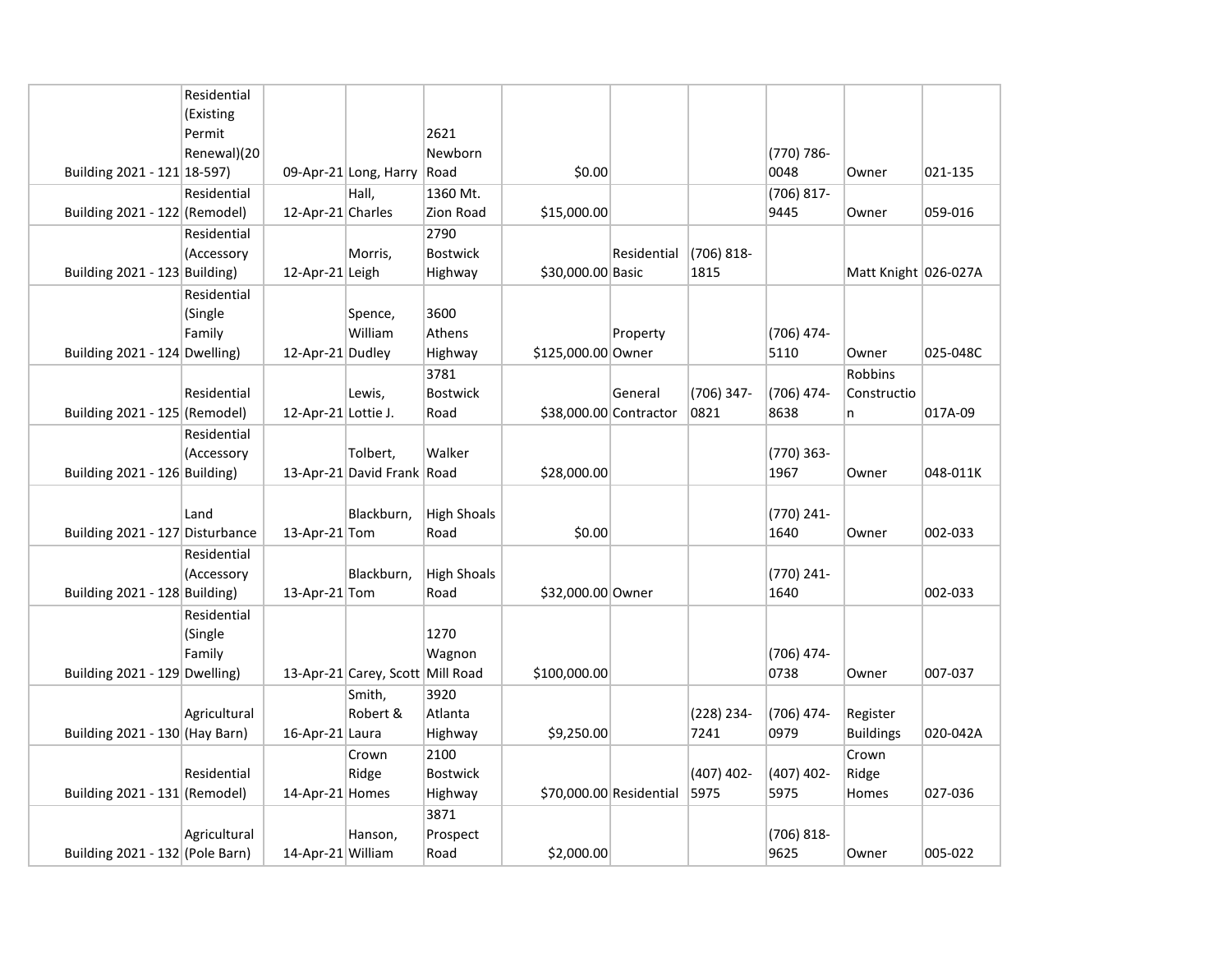| Building 2021 - 133 (Addition)  | Residential                      |                    | Obrecht,<br>15-Apr-21 Jeff & Tracy           | 1120<br>Whispering<br>Lakes Drive  | \$100,000.00 Residential |           | $(404) 683 -$<br>7559 | (770) 861-<br>8236   | <b>TTK</b><br>Constructio<br>n, Inc.- Tim<br>Stewart | 051-157    |
|---------------------------------|----------------------------------|--------------------|----------------------------------------------|------------------------------------|--------------------------|-----------|-----------------------|----------------------|------------------------------------------------------|------------|
| Building 2021 - 134 (Remodel)   | Residential                      |                    | 16-Apr-21 Vill, Zachary Road                 | 1060 Riden                         | \$50,000.00              |           | (706) 474-<br>3526    | (706) 474-<br>3526   | Owner-<br><b>Charles Vill</b>                        | 009-081    |
| Building 2021 - 135 (Addition)  | Residential                      | 26-Apr-21 Sheri    | Cornelius,<br>Wayne &                        | 2381 Clarks<br><b>Fork Road</b>    | \$17,000.00              |           |                       | (678) 614-<br>3417   | Owner                                                | 061-047EA  |
| Building 2021 - 136 Disturbance | Land                             | 16-Apr-21 Vance    | Strawn,                                      | Walker<br>Road                     | \$0.00                   |           | (706) 474-<br>2931    | (770) 616-<br>7534   | Maddox &<br>Sons<br>Enterprises                      | 048-011T   |
| Building 2021 - 137 Dwelling)   | Residential<br>(Single<br>Family | 19-Apr-21 $ 3$     | Rutledge<br>Retreat-Lot Newborn              | Road                               | \$300,000.00 Residential |           | $(678)$ 251-<br>8029  | $(678)$ 251-<br>8029 | <b>R&amp;D</b><br>Properties                         | 021-003D   |
| Building 2021 - 138 Dwelling)   | Residential<br>(Single<br>Family | 19-Apr-21 $ 4$     | Rutledge<br>Retreat-Lot Newborn              | Road                               | \$300,000.00 Residential |           | $(678)$ 251-<br>8029  | $(678)$ 251-<br>8029 | <b>R&amp;D</b><br>Properties                         | 021-003E   |
| Building 2021 - 139 Building)   | Residential<br>(Accessory        | 20-Apr-21 Jonathan | Hall,                                        | <b>2201 Reese</b><br>Road          | \$13,991.00              |           | $(678)$ 342-<br>7000  | (706) 202-<br>1559   | The<br><b>Building</b><br>Superstore                 | 031-084B   |
| Building 2021 - 140 Dwelling)   | Residential<br>(Single<br>Family | 21-Apr-21 Alan     | McKay,                                       | Seven<br>Islands<br>Road           | \$250,000.00 Residential |           | (706) 474-<br>2362    | (706) 474-<br>2362   | McKay<br>Enterprises                                 | $ 059-074$ |
| Building 2021 - 141 (Upgrade)   | Communicat<br>ion Tower          |                    | T-Mobile<br>Excalibur<br>21-Apr-21 BU#870964 | 1500 Indian<br><b>Creek Trail</b>  | \$40,800.00 Contractor   | Specialty | $(678)$ 366-<br>1245  |                      | Ericcsson                                            | 046-108    |
| Building $2021 - 142$ Building) | Residential<br>(Accessory        | 21-Apr-21 Roger    | Peppers,                                     | 2300<br>Hardeman<br>Mill Road      | \$30,000.00              |           |                       | (706) 280-<br>2574   |                                                      | 003-057    |
| Building 2021 - 143 (Dock)      | Residential                      | 23-Apr-21 David    | Hasson,                                      | 1300<br>Waterstone<br><b>Drive</b> | \$15,800.00 Dock         |           | (478) 288-<br>6634    | $(714)$ 483-<br>1125 | <b>G&amp;E Dock</b><br>and Seawall 051H-014          |            |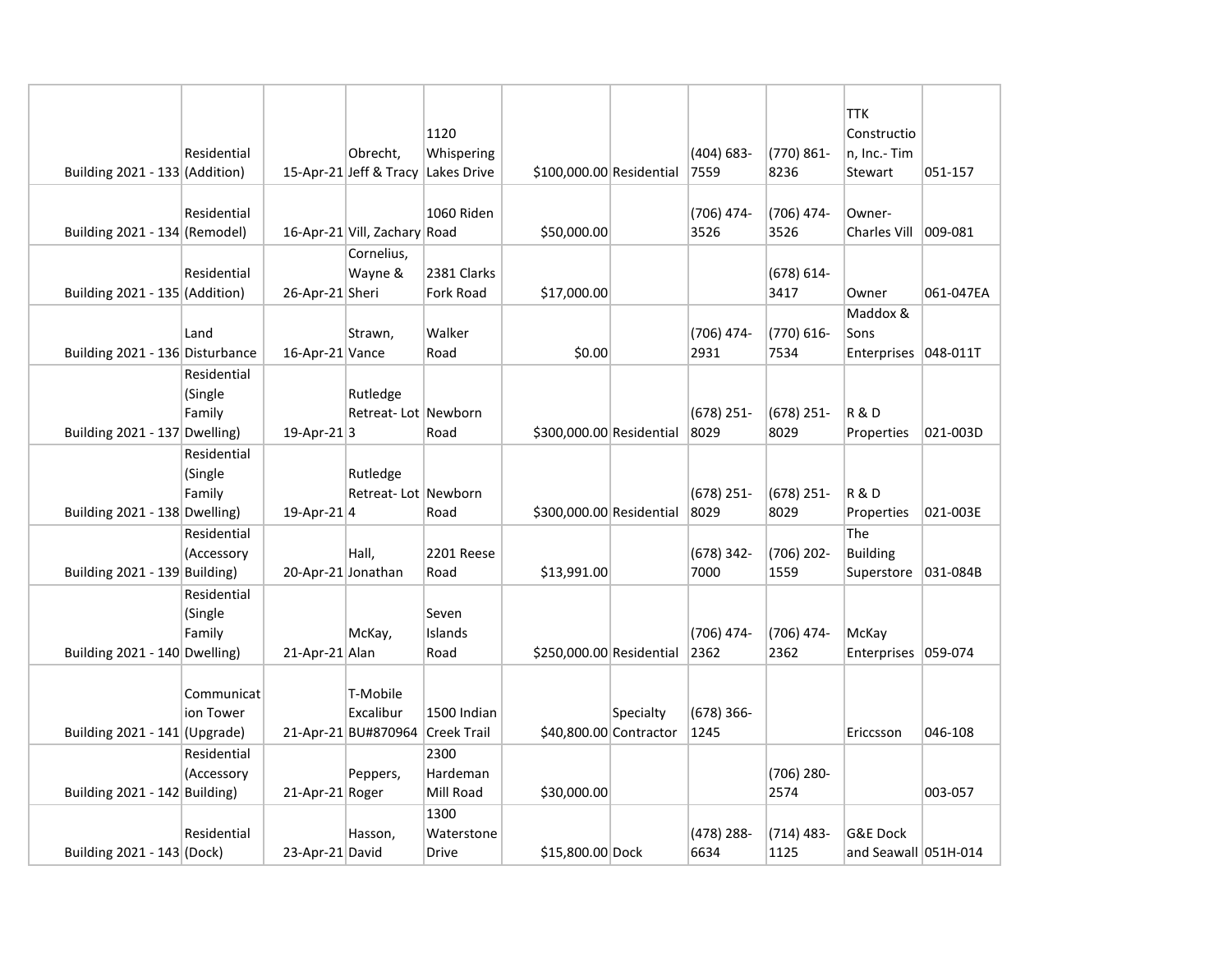|                                 | Manufactur  |                   |                                   |                    |                            |                       |            |              |                        |          |
|---------------------------------|-------------|-------------------|-----------------------------------|--------------------|----------------------------|-----------------------|------------|--------------|------------------------|----------|
|                                 | ed Home     |                   |                                   | 1241               |                            |                       |            |              | Flamingo               |          |
|                                 | (Multi      |                   | Young,                            | Ponder             |                            | Manufactur (706) 541- |            | (770) 598-   | Homes-                 |          |
| Building 2021 - 144 Section)    |             | 23-Apr-21 Abby    |                                   | Pines Road         | \$192,000.00 ed Home       |                       | 3600       | 6679         | Tom Collins   062-023J |          |
|                                 | Residential |                   |                                   |                    |                            |                       |            |              |                        |          |
|                                 | (Single     |                   | Taylor,                           |                    |                            |                       |            |              |                        |          |
|                                 | Family      |                   | Philip &                          | 1090 Indian        |                            |                       |            | (770) 851-   |                        |          |
| Building 2021 - 145 Dwelling)   |             | 26-Apr-21 Betty   |                                   | <b>Creek Trail</b> | \$185,000.00               |                       |            | 2491         | Owner                  | 029A-016 |
|                                 |             |                   | Youngblood 1600                   |                    |                            |                       |            |              | Milford                |          |
|                                 | Commercial  |                   | Motor                             | Athens             |                            |                       | (706) 713- |              | Constructio            |          |
| Building 2021 - 146 (Addition)  |             | 27-Apr-21 Company |                                   | Highway            | \$58,000.00                |                       | 1057       |              | n, Inc.                | M15-004  |
|                                 |             |                   |                                   |                    |                            |                       |            |              |                        |          |
|                                 |             |                   | Camp                              |                    |                            |                       |            |              |                        |          |
|                                 | Land        |                   | Family                            | Prospect           |                            |                       |            | $(404)$ 313- |                        |          |
| Building 2021 - 147 Disturbance |             |                   | 27-Apr-21 Partnership             | Road               | \$0.00                     |                       |            | 0595         | Owner                  | 005-012D |
|                                 | Residential |                   |                                   | 1080               |                            |                       |            |              |                        |          |
|                                 | (Accessory  |                   | Doss,                             | Lakeshore          |                            |                       |            | (404) 234-   |                        |          |
| Building 2021 - 148 Building)   |             | 27-Apr-21 Spencer |                                   | <b>Drive</b>       | \$20,000.00 Owner          |                       |            | 7031         |                        | 064A-026 |
|                                 | Residential |                   |                                   |                    |                            |                       |            |              |                        |          |
|                                 | (Single     |                   | Ziadie,                           |                    |                            |                       |            |              |                        |          |
|                                 | Family      |                   | Robert                            | <b>Bostwick</b>    |                            |                       | (770) 231- | (770) 787-   | Robert                 |          |
| Building 2021 - 149 Dwelling)   |             | 27-Apr-21 Noah    |                                   | Hwy.               | \$300,000.00 Residential   |                       | 8358       | 7010         | Harrington             | 003-020B |
|                                 |             |                   |                                   | 1441               |                            |                       |            |              |                        |          |
|                                 | Residential |                   | Freeman,                          | Westminste         |                            |                       |            | (478) 718-   |                        |          |
| Building 2021 - 150 (Addition)  |             | 27-Apr-21 Paul    |                                   | r Way              | \$40,000.00                |                       |            | 4034         |                        | 044A-075 |
|                                 | Residential |                   |                                   |                    |                            |                       |            |              |                        |          |
|                                 | (Single     |                   |                                   | 1050               |                            |                       |            |              |                        |          |
|                                 | Family      |                   |                                   | Sailview           |                            |                       | (706) 318- | $(404)$ 406- | Mark                   |          |
| Building 2021 - 151 Dwelling)   |             |                   | 28-Apr-21 Harden, Jim Drive       |                    | \$1,300,000.00 Residential |                       | 7960       | 5738         | Wilkins                | 065C-001 |
|                                 | Residential |                   |                                   | 1270               |                            |                       |            |              |                        |          |
|                                 | (Accessory  |                   | Harris, John Apalachee            |                    |                            |                       |            | (404) 520-   |                        |          |
| Building 2021 - 152 Building)   |             | 29-Apr-21 Patrick |                                   | <b>River Road</b>  | \$65,000.00                |                       |            | 1460         | Owner                  | 051-005C |
|                                 | Residential |                   |                                   |                    |                            |                       |            |              |                        |          |
|                                 | (Accessory  |                   |                                   | 3430 Little        |                            |                       |            | $(678)$ 300- |                        |          |
| Building 2021 - 153 Building)   |             |                   | 30-Apr-21 Kite, Robert River Road |                    | \$10,000.00                |                       |            | 0691         | Owner                  | 050-033C |
|                                 |             |                   |                                   |                    |                            |                       |            |              | Heartwood              |          |
|                                 | Residential |                   | Wilson,                           | 349 E Dixie        |                            |                       | (706) 688- | (404) 375-   | Custom                 |          |
| Building 2021 - 154 (Addition)  |             | 30-Apr-21 Keith   |                                   | Highway            | \$180,000.00 Residential   |                       | 9158       | 0145         | <b>Builders</b>        | 020-006A |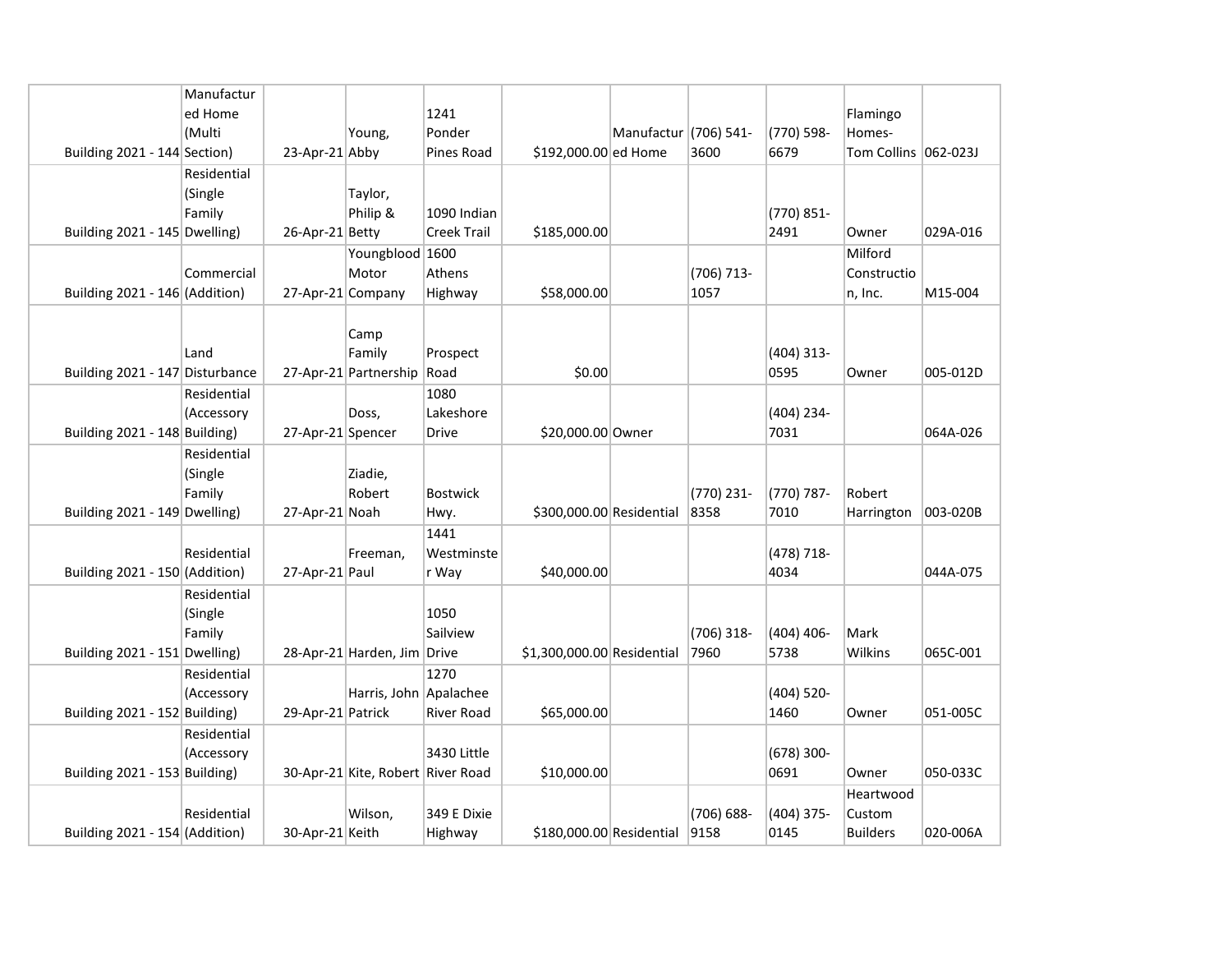|                                 | Communicat  |                   |                                   |              |                        |                |              |               | ANSCO &      |          |
|---------------------------------|-------------|-------------------|-----------------------------------|--------------|------------------------|----------------|--------------|---------------|--------------|----------|
|                                 | ion Tower   |                   | AT&T GA                           | 2811 Fears   |                        |                | $(404)$ 508- | $(912) 577 -$ | Associates,  |          |
| Building 2021 - 155 (Upgrade)   |             | 30-Apr-21 1377    |                                   | Road         | $$25,000.00$ Specialty |                | 5700         | 9282          | LLC.         | 030-008  |
|                                 | Residential |                   |                                   |              |                        |                |              |               |              |          |
|                                 | (Single     |                   |                                   | 2041         |                        |                |              |               |              |          |
|                                 | Family      |                   |                                   | Barrows      |                        |                |              | (706) 818-    |              |          |
| Building 2021 - 156 Dwelling)   |             |                   | 30-Apr-21 Pike, Daniel Grove Road |              | \$600,000.00           |                |              | 3159          | <b>Owner</b> | 053-006  |
|                                 |             |                   |                                   |              |                        |                |              |               | Spinks       |          |
|                                 |             |                   |                                   |              |                        |                |              |               | General      |          |
|                                 | Land        |                   | ZF Sugar Hill Sugar Hill          |              |                        |                | (404) 509-   |               | Contracting  |          |
| Building 2021 - 157 Disturbance |             | 30-Apr-21 Lot 130 |                                   | <b>Drive</b> |                        | \$0.00 General | 6074         |               | . Inc.       | 066A-044 |
|                                 | Residential |                   |                                   |              |                        |                |              |               | Spinks       |          |
|                                 | (Single)    |                   |                                   |              |                        |                |              |               | General      |          |
|                                 | Family      |                   | ZF Sugar Hill Sugar Hill          |              |                        |                | (404) 509-   |               | Contracting  |          |
| Building 2021 - 158 Dwelling)   |             | 30-Apr-21 Lot 130 |                                   | Drive        | \$250,000.00 General   |                | 6074         |               | , Inc.       | 066A-044 |

Driveway

|                                 | <b>Driveway</b> |                     | Project            | Project          | Contractor        | Contractor | Owner      |
|---------------------------------|-----------------|---------------------|--------------------|------------------|-------------------|------------|------------|
| Permit Number                   | Type            | <b>Issue Date</b>   | <b>Name</b>        | <b>Address</b>   | <b>Name</b>       | Phone      | Phone      |
|                                 |                 |                     |                    | 1300             |                   |            |            |
|                                 |                 |                     | Hasson,            | Waterstone       |                   | (706) 474- | (706) 474- |
| Driveway 2021 - 018 Residential |                 | 12-Mar-21 David     |                    | Drive            | Chad Roling       | 2793       | 2793       |
|                                 |                 |                     | Middlebroo         | Peppers          |                   |            | (678) 920- |
| Driveway 2021 - 019 Residential |                 | 19-Mar-21 ks, Aaron |                    | Road             |                   |            | 4229       |
|                                 |                 |                     |                    |                  |                   |            |            |
|                                 |                 |                     |                    |                  |                   |            |            |
|                                 |                 |                     | Barnhardt,         | 1791 Sandy       |                   |            | (919) 604- |
| Driveway 2021 - 020 Residential |                 | 22-Mar-21 Paul B    |                    | Creek Road       |                   |            | 0373       |
|                                 |                 |                     | <b>Bauernfein</b>  | 1050             |                   |            |            |
|                                 |                 |                     | d/                 | Waterstone McKay |                   | (706) 474- | (752) 567- |
| Driveway 2021 - 021 Residential |                 |                     | 23-Mar-21 Kummerle | Drive            | Enterprises, Inc. | 2326       | 1324       |
|                                 |                 |                     |                    |                  |                   |            |            |
|                                 |                 |                     |                    | Sandy            |                   |            |            |
|                                 |                 |                     | Gilliam,           | Creek Road       |                   |            | (770) 570- |
| Driveway 2021 - 022 Residential |                 | 26-Mar-21 Bradford  |                    | $(025-008A)$     |                   |            | 2200       |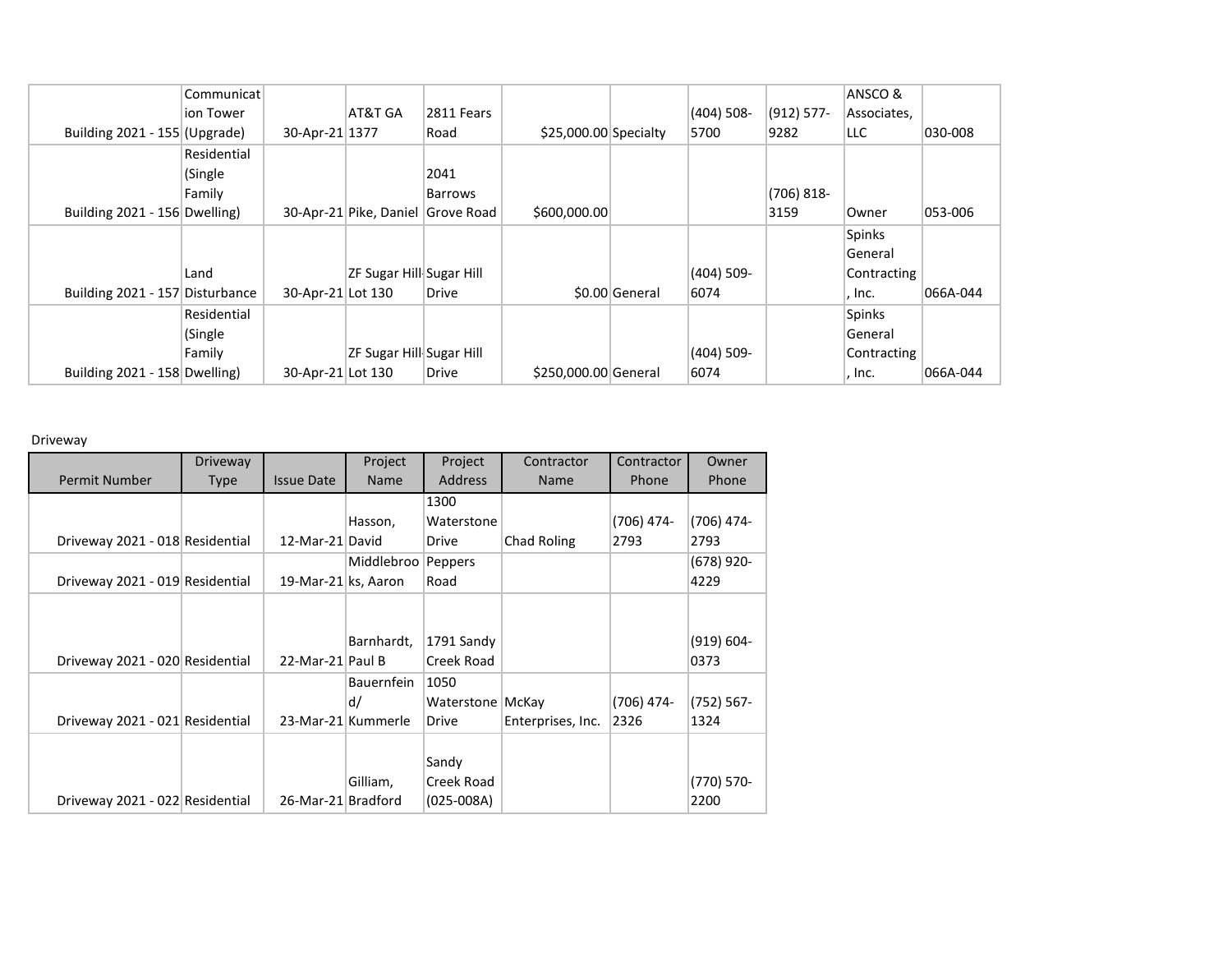|                                 |                   | Shannon                  |              |                        |               |              |
|---------------------------------|-------------------|--------------------------|--------------|------------------------|---------------|--------------|
|                                 |                   | Constrution              |              |                        |               |              |
|                                 |                   | &                        |              | Shannon                |               |              |
|                                 |                   | Remodeling 1070 White    |              | Construction &         | $(706)$ 438-  | $(706)$ 438- |
| Driveway 2021 - 023 Residential | 29-Mar-21, LLC    |                          | Oak Way      | Remodeling, LLC 4109   |               | 4109         |
|                                 |                   | Rollins,                 | Walker       |                        |               | $(678)$ 978- |
| Driveway 2021 - 024 Residential | 05-Apr-21 Jesse S |                          | Road         |                        |               | 3202         |
|                                 |                   |                          |              |                        |               |              |
|                                 |                   | ZF Sugar Hill Sugar Hill |              |                        | $(404) 569 -$ | $(404)$ 456- |
| Driveway 2021 - 025 Residential | 05-Apr-21 Lot 126 |                          | <b>Drive</b> | <b>Chuck Spinks</b>    | 6074          | 0403         |
|                                 |                   |                          |              |                        |               |              |
|                                 |                   | ZF Sugar Hill Sugar Hill |              |                        | $(404)$ 569-  | $(404)$ 456- |
| Driveway 2021 - 026 Residential | 05-Apr-21 Lot 130 |                          | <b>Drive</b> | <b>Chuck Spinks</b>    | 6074          | 0403         |
|                                 |                   | Gossett,                 | 1201 Jones   |                        |               | (229) 942-   |
| Driveway 2021 - 027 Residential | 13-Apr-21 Jeff    |                          | Wood Lane    |                        |               | 4785         |
|                                 |                   |                          |              |                        |               |              |
|                                 |                   | <b>Green River</b>       |              |                        |               |              |
|                                 |                   | Builders-                |              | 1051 White Green River | $(404)$ 931-  | (404) 931-   |
| Driveway 2021 - 028 Residential | 20-Apr-21 Lot 1   |                          | Oak Way      | <b>Builders</b>        | 4620          | 4620         |
|                                 |                   |                          |              |                        |               |              |
|                                 |                   | <b>Green River</b>       |              |                        |               |              |
|                                 |                   | Builders-                |              | 1071 White Green River | $(404)$ 931-  | $(404)$ 931- |
| Driveway 2021 - 029 Residential | 20-Apr-21 Lot 3   |                          | Oak Way      | <b>Builders</b>        | 4620          | 4620         |
|                                 |                   |                          |              |                        |               |              |
|                                 |                   | <b>Green River</b>       |              |                        |               |              |
|                                 |                   | Builders-                |              | 1081 White Green River | $(404)$ 931-  | (404) 931-   |
| Driveway 2021 - 030 Residential | 20-Apr-21 Lot 4   |                          | Oak Way      | <b>Builders</b>        | 4620          | 4620         |
|                                 |                   |                          |              |                        |               |              |
|                                 |                   | <b>Green River</b>       |              |                        |               |              |
|                                 |                   | Builders-                |              | 1151 White Green River | (404) 931-    | (404) 931-   |
| Driveway 2021 - 031 Residential | 20-Apr-21 Lot 11  |                          | Oak Way      | <b>Builders</b>        | 4620          | 4620         |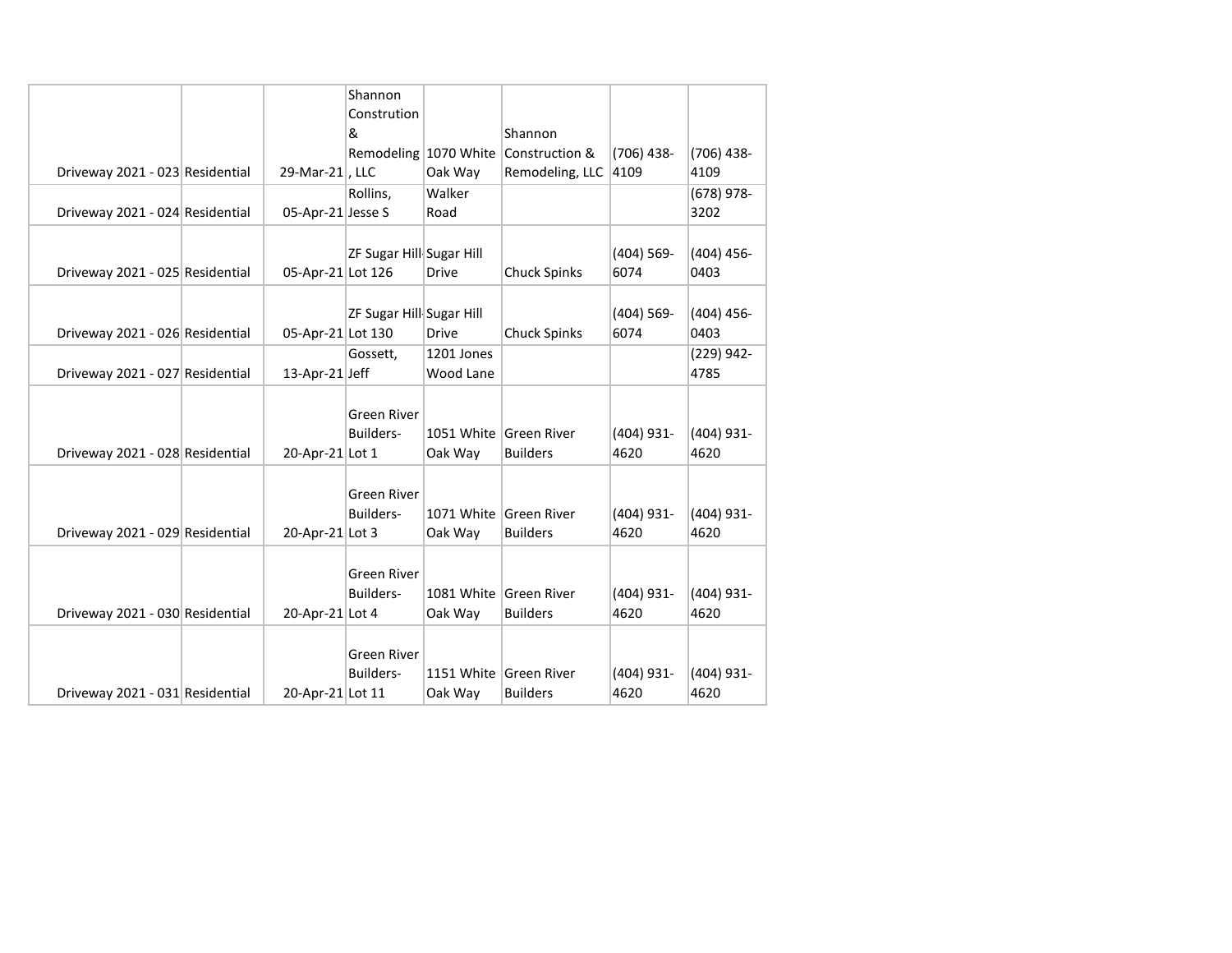Electrical

| LICULIUAI                        |              |                     |                                |              |                             |            |            |
|----------------------------------|--------------|---------------------|--------------------------------|--------------|-----------------------------|------------|------------|
|                                  | Electrical   |                     |                                |              |                             |            |            |
|                                  | Construction |                     | Project                        | Project      |                             | Contractor | Owner      |
| <b>Permit Number</b>             | Type         | <b>Issue Date</b>   | Name                           | Address      | Contractor                  | Phone      | Phone      |
|                                  |              |                     |                                | 4150         |                             |            |            |
|                                  | <b>New</b>   |                     | Farrar,                        | Eatonton     |                             |            | 678-602-   |
| Electric 2021 - 049 Installation |              | 01-Mar-21 Terry     |                                | Road         |                             |            | 8762       |
|                                  |              |                     |                                | 2950         |                             |            |            |
|                                  | <b>New</b>   |                     | Hammer,                        | Eatonton     | Reams                       | (706) 474- | 305-297-   |
| Electric 2021 - 050 Installation |              | 03-Mar-21 Jack      |                                | Highway      | Enterprises, Inc.           | 1000       | 6510       |
|                                  | Meter        |                     |                                | 1231         |                             |            |            |
|                                  | Reconnectio  |                     |                                | Woodkraft    | Thrower Electric, 770-554-  |            |            |
| Electric 2021 - 051 n            |              |                     | 08-Mar-21 Smith, Jerry Road    |              | Inc.                        | 0772       |            |
|                                  | Service      |                     | Breedlove,                     | 195 E Dixie  | KMC Electric,               | 770-616-   | 706-474-   |
| Electric 2021 - 052 Change       |              | 08-Mar-21 Cheryl    |                                | Highway      | Inc.                        | 9555       | 2270       |
|                                  |              |                     |                                | 1190         |                             |            |            |
|                                  | <b>New</b>   |                     | ZF Cochran                     | Cochran      | <b>Stover Electrical</b>    | 770-905-   |            |
| Electric 2021 - 053 Installation |              | 09-Mar-21 Road      |                                | Road         | <b>Services</b>             | 5081       |            |
|                                  |              |                     |                                |              |                             |            |            |
|                                  | Additional   |                     |                                | 2221 Doster  |                             |            | (706) 255- |
| Electric 2021 - 054 Circuits     |              |                     | 09-Mar-21 Lewis, Cliff         | Road         | Owner                       |            | 1222       |
|                                  |              |                     |                                | 1031         |                             |            |            |
|                                  | <b>New</b>   |                     | Johnson,                       | Dockside     | Power Pro                   | 706-818-   |            |
| Electric 2021 - 055 Installation |              | $10$ -Mar-21 Jim    |                                | <b>Drive</b> | Electric                    | 5103       |            |
|                                  |              |                     |                                |              |                             |            |            |
|                                  |              |                     |                                | Peppers      |                             |            |            |
|                                  | Permanent    |                     | Middlebroo                     | Road @008-   |                             |            | 678-920-   |
| Electric 2021 - 056 Pole         |              | 12-Mar-21 ks, Aaron |                                | 024A/AZ)     | Owner                       |            | 4229       |
|                                  |              |                     |                                |              |                             |            |            |
|                                  | Additional   |                     |                                |              | 1101 White Ellis Electrical | 706-816-   |            |
| Electric 2021 - 057 Circuits     |              |                     | 12-Mar-21 Sloan, Chris Oak Way |              | Services, LLC               | 7471       |            |
|                                  |              |                     |                                |              |                             |            |            |
|                                  |              |                     | Windsor                        | 1080         |                             |            |            |
|                                  | <b>New</b>   |                     | Creek-Lot                      | Windsor      |                             | 770-761-   | 770-318-   |
| Electric 2021 - 058 Installation |              | 12-Mar-21 15        |                                |              | Creek Drive Willco Electric | 8379       | 6901       |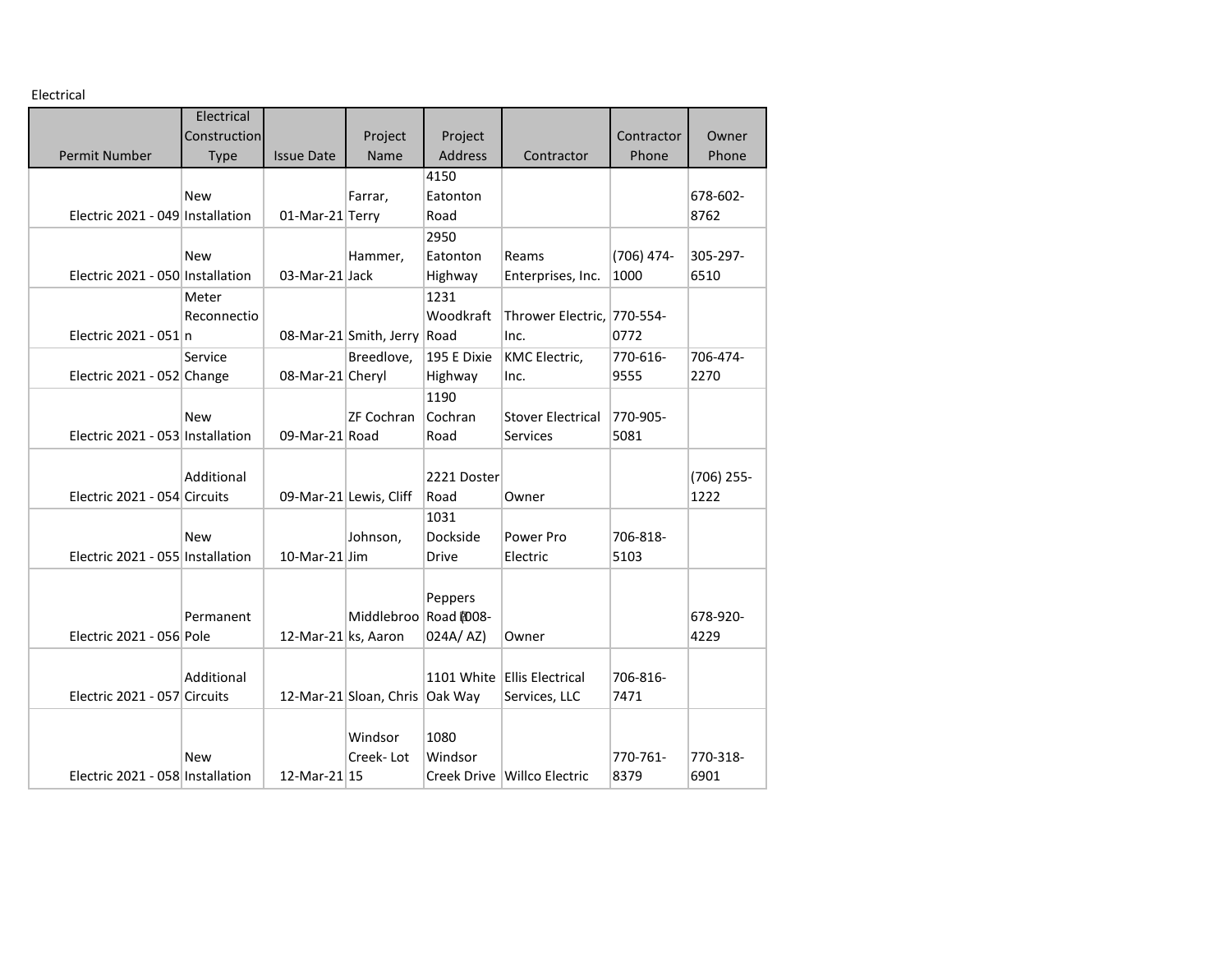|                                  |              |                    | Windsor               | 1010                 |                             |          |          |
|----------------------------------|--------------|--------------------|-----------------------|----------------------|-----------------------------|----------|----------|
|                                  | New          |                    | Creek-Lot             | Windsor              |                             | 770-761- | 770-318- |
| Electric 2021 - 059 Installation |              | 12-Mar-21 23       |                       |                      | Creek Drive Willco Electric | 8379     | 6901     |
|                                  |              |                    |                       | 3551                 |                             |          |          |
|                                  | Additional   |                    | Ramfos,               | Enterprise           | <b>Hetzer Electric</b>      | 706-817- |          |
| Electric 2021 - 060 Circuits     |              | 15-Mar-21 Eric     |                       | Road                 | Company                     | 6088     |          |
|                                  |              |                    |                       |                      |                             |          |          |
|                                  |              |                    | Wahl,                 | 1071                 |                             |          |          |
|                                  | New          |                    | Braden &              | Mallard              | Shane Karrigan              | 678-316- |          |
| Electric 2021 - 061 Installation |              | 16-Mar-21 Amanda   |                       | Ridge Road           | Electrical                  | 0668     |          |
|                                  | <b>New</b>   |                    |                       | 1040 Abby            | Power Pro                   | 706-818- |          |
| Electric 2021 - 062 Installation |              | 16-Mar-21 Carreker |                       | Lane                 | Electric                    | 5103     |          |
|                                  |              |                    |                       | 1210                 |                             |          |          |
|                                  | New          |                    |                       | Sailview             | Power Pro                   | 706-818- |          |
| Electric 2021 - 063 Installation |              | 16-Mar-21 Wheeler  |                       | <b>Drive</b>         | Electric                    | 5103     |          |
|                                  |              |                    |                       |                      |                             |          |          |
|                                  | Service      |                    |                       |                      | 2260 Reese Joseph Clinton   | 770-861- | 706-318- |
| Electric 2021 - 064 Change       |              |                    | 16-Mar-21 Hall, Frank | Road                 | Powell                      | 7853     | 6593     |
|                                  |              |                    |                       | 1040                 |                             |          |          |
|                                  |              |                    |                       | Apalachee            |                             | 770-478- |          |
| Electric 2021 - 065              |              | 17-Mar-21 Williams |                       | Way                  | Anthony T. Lyles 9843       |          |          |
|                                  |              |                    |                       |                      |                             |          |          |
|                                  |              |                    |                       |                      |                             |          |          |
|                                  | Swimming     |                    | Hawkins,              | 1961 Sandy Schneider |                             | 678-477- |          |
| Electric 2021 - 066 Pool         |              | 18-Mar-21 Lisa     |                       |                      | Creek Road Electric, LLC    | 1345     |          |
|                                  | <b>New</b>   |                    | Wilson,               | 2591 Reids           |                             |          |          |
| Electric 2021 - 067 Installation |              | 22-Mar-21 Adam     |                       | Ferry Road           | Owner                       |          |          |
|                                  |              |                    |                       | 2220                 |                             |          |          |
|                                  | Additional   |                    | Tractor               | Eatonton             | J & I Cordon                | 770-682- | 979-285- |
| Electric 2021 - 068 Circuits     |              |                    | 22-Mar-21 Supply Co.  | Hwy.                 | Electric, LLC               | 1706     | 0712     |
|                                  |              |                    |                       |                      |                             |          |          |
|                                  | Permanent    |                    | Mims,                 | 1080 Clarks          |                             |          | 770-265- |
| Electric 2021 - 069 Service Pole |              | 23-Mar-21 Stephen  |                       | <b>Fork Road</b>     | Central Ga. EMC             |          | 2460     |
|                                  | Solar        |                    |                       | 311                  |                             |          |          |
|                                  | Photovoltaic |                    | Drake,                | Centennial           | Power Home                  | 919-300- | 706-318- |
| Electric 2021 - 070 System       |              | 24-Mar-21 Steven   |                       | Road                 | Solar- Bryan Law 7976       |          | 0061     |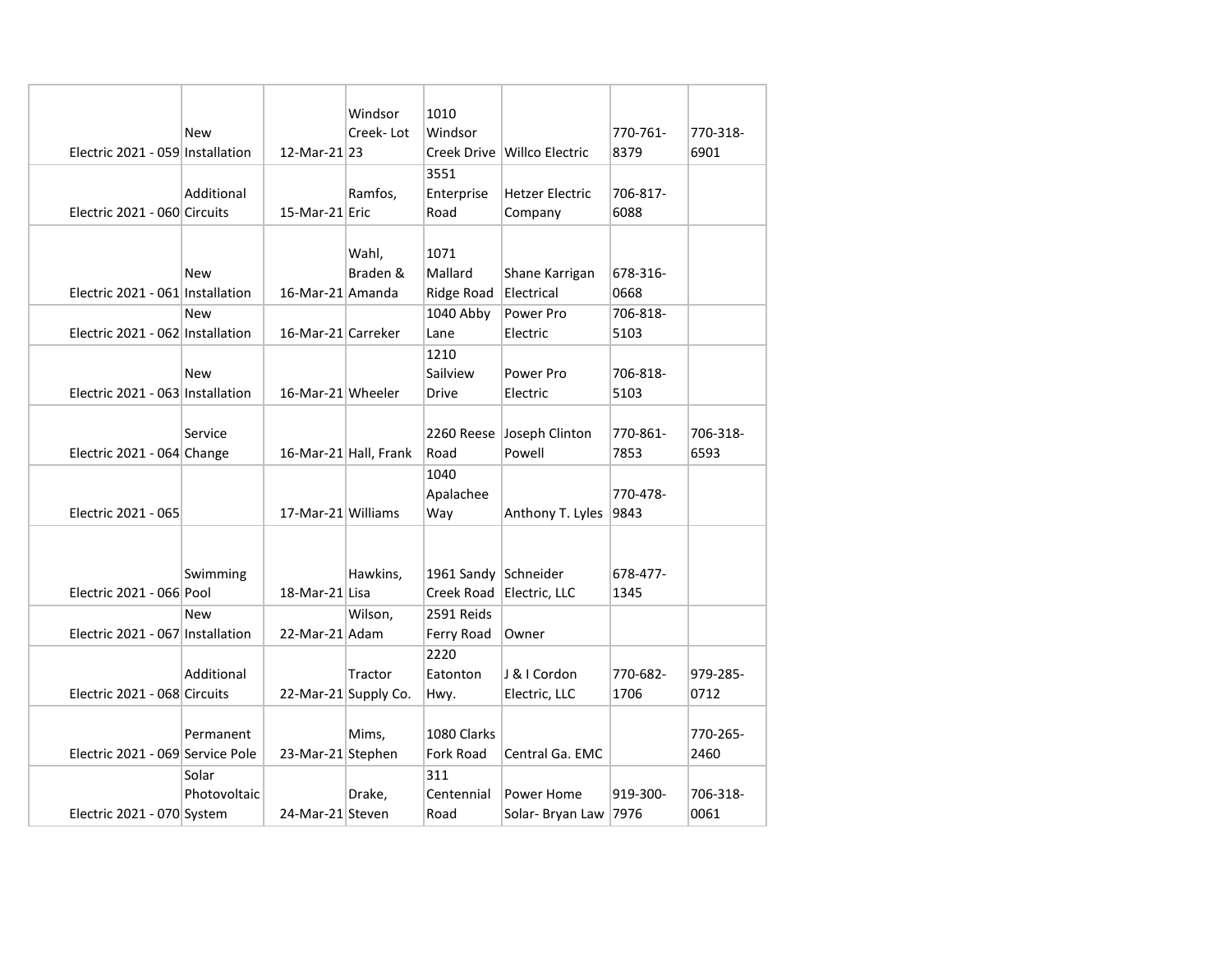|                                  |            |                    |                            | 1900               |                            |          |          |
|----------------------------------|------------|--------------------|----------------------------|--------------------|----------------------------|----------|----------|
|                                  | Permanent  |                    | Redeemer                   | Bethany            |                            | 706-342- |          |
| Electric 2021 - 071 Pole         |            | 24-Mar-21 Church   |                            | Road               | <b>Charles Bone</b>        | 5659     |          |
|                                  |            |                    |                            | 1120               |                            |          |          |
|                                  | <b>New</b> |                    |                            | Mallory            |                            | 404-787- | 404-803- |
| Electric 2021 - 072 Installation |            | 24-Mar-21 Garner   |                            | Road               | <b>Russell Hartwick</b>    | 8633     | 1725     |
|                                  |            |                    |                            | 3290               |                            |          |          |
|                                  | <b>New</b> |                    | Dave Clark                 | Godfrey            |                            | 574-320- |          |
| Electric 2021 - 073 Installation |            | 25-Mar-21 Dairy    |                            | Road               | <b>Bob Flager</b>          | 2315     |          |
|                                  |            |                    |                            | 1371 Blue          |                            |          |          |
|                                  | <b>New</b> |                    |                            | <b>Springs</b>     |                            | 574-320- |          |
| Electric 2021 - 074 Installation |            | 25-Mar-21 Jim Moon |                            | Road               | <b>Bob Flager</b>          | 2315     |          |
|                                  |            |                    |                            |                    |                            |          |          |
|                                  |            |                    |                            |                    |                            |          |          |
|                                  | Generator  |                    | Sewell,                    |                    | 2831 Sandy Johnny Scott    | 678-283- |          |
| Electric 2021 - 075 Installation |            | 26-Mar-21 Randy    |                            | Creek Road Miller  |                            | 5614     |          |
|                                  |            |                    |                            | 1110               |                            |          |          |
|                                  | Service    |                    | Terry, Ryan                | Magnolia           | <b>Ellis Electrical</b>    | 706-816- |          |
| Electric 2021 - 076 Change       |            |                    | 29-Mar-21 & Katherine Loop |                    | Services, LLC              | 7471     |          |
|                                  |            |                    |                            |                    |                            |          |          |
|                                  |            |                    |                            |                    |                            |          |          |
|                                  | <b>New</b> |                    | Parkman,                   | 4750 Sandy         |                            | 770-865- | 404-213- |
| Electric 2021 - 077 Installation |            | 29-Mar-21 Stephen  |                            |                    | Creek Road EVA Electric    | 5063     | 3734     |
|                                  |            |                    |                            |                    |                            |          |          |
|                                  | New        |                    | Porter,                    | 2791 Doster        |                            | 404-379- |          |
| Electric 2021 - 078 Installation |            | 30-Mar-21 Stephen  |                            | Road               | Stoddard Electric 5590     |          |          |
|                                  |            |                    |                            |                    |                            |          |          |
|                                  |            |                    |                            | 4160 Lower         |                            |          |          |
|                                  | New        |                    | Wilson,                    | Appalachee         |                            | 770-616- | 678-232- |
| Electric 2021 - 079 Installation |            | 30-Mar-21 Robin    |                            | Road               | John Rex                   | 7014     | 9216     |
|                                  |            |                    |                            | 1560               |                            |          |          |
|                                  | New        |                    |                            | Godfrey            |                            | 706-340- | 678-205- |
| Electric 2021 - 080 Installation |            | 30-Mar-21 Her      |                            | Road               | John Hadden                | 8835     | 6632     |
|                                  |            |                    |                            |                    |                            |          |          |
|                                  |            |                    |                            |                    |                            |          |          |
|                                  | New        |                    | George,                    | 1751 Sandy NuLight |                            | 770-789- | 404-425- |
| Electric 2021 - 081 Installation |            | 07-Apr-21 Will     |                            |                    | Creek Road Consulting, LLC | 9679     | 2753     |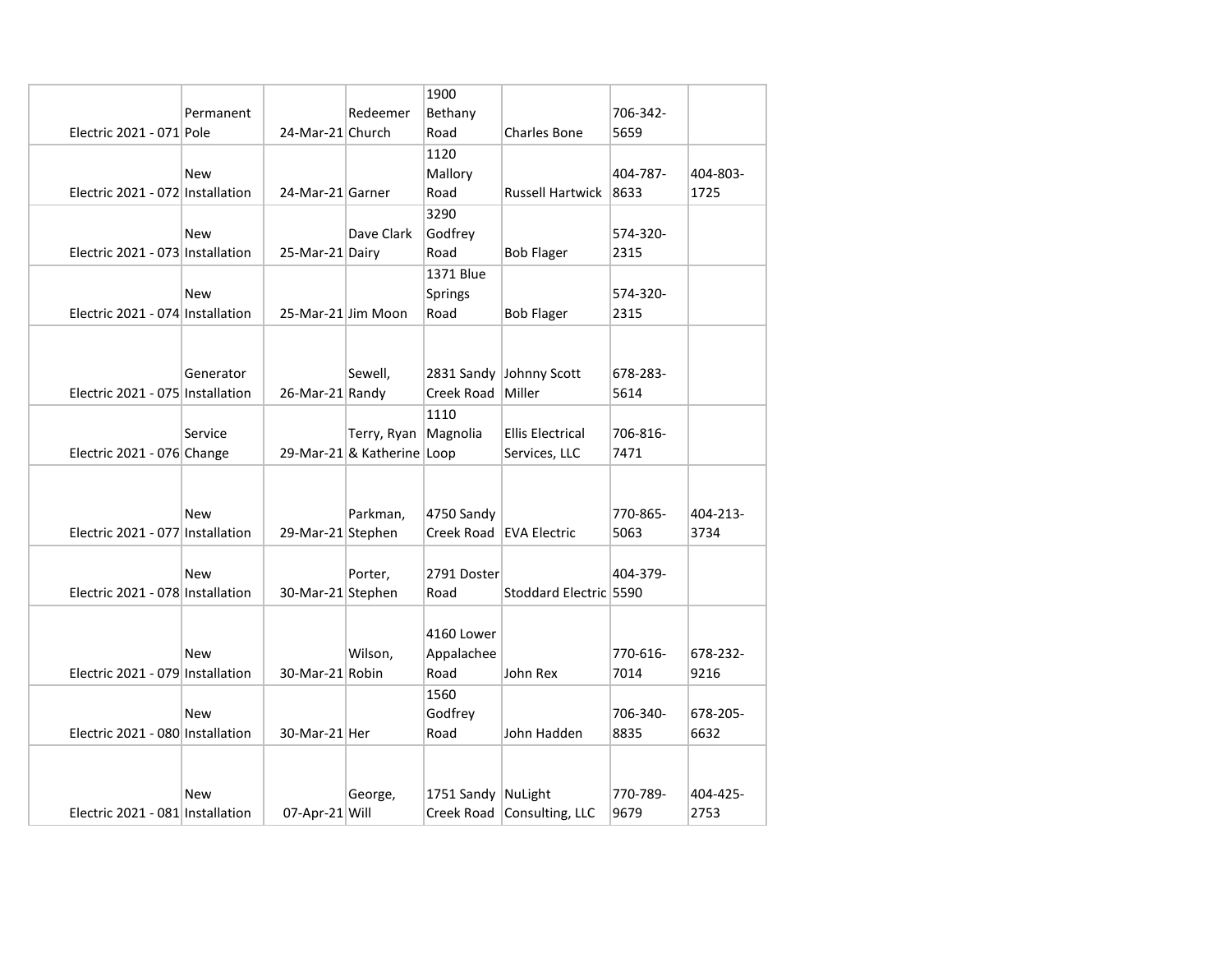|                                  |                |                      |                         |                      | Always                                       |          |            |
|----------------------------------|----------------|----------------------|-------------------------|----------------------|----------------------------------------------|----------|------------|
|                                  | Service        |                      | Guinn,                  | 1093 Guinn Connected |                                              | 478-746- | 706-318-   |
| Electric 2021 - 082 Change       |                | 31-Mar-21 Wayne      |                         | Road                 | Electric, LLC                                | 1139     | 0748       |
|                                  | Service        |                      | Hall,                   | 1360 Mt.             |                                              | 770-584- | 706-817-   |
| Electric 2021 - 083 Change       |                | 31-Mar-21 Charles    |                         | Zion Road            | <b>Eric Carnes</b>                           | 6186     | 9445       |
|                                  |                |                      |                         | 1190                 |                                              |          |            |
|                                  | <b>New</b>     |                      | Bauer, Dan              | Sailview             |                                              | 706-207- | 877-647-   |
| Electric 2021 - 084 Installation |                | $01$ -Apr-21 & Mandy |                         | <b>Drive</b>         | Harris Electric                              | 7923     | 6445       |
|                                  |                |                      |                         |                      |                                              |          |            |
|                                  | Additional     |                      |                         | 1240                 |                                              |          |            |
|                                  | Circuits/ Svc. |                      | Duan, Hallie Pennignton |                      |                                              | 706-474- |            |
| Electric 2021 - 085 Change       |                | $05$ -Apr-21J        |                         | Road                 | Eddie Wyatt                                  | 0876     |            |
|                                  |                |                      | Crown                   | 2100                 |                                              |          |            |
|                                  | Service        |                      | Ridge                   | <b>Bostwick</b>      | <b>Stover Electrical</b>                     | 770-905- |            |
| Electric 2021 - 086 Change       |                | 05-Apr-21 Homes      |                         | Highway              | Services, Inc.                               | 5081     |            |
|                                  |                |                      |                         | 2670                 |                                              |          |            |
|                                  |                |                      | Bryan,                  | Bethany              |                                              |          |            |
|                                  | New            |                      | Andrew &                | Church               | Ct2 Construction 678-409-                    |          |            |
| Electric 2021 - 087 Installation |                | 05-Apr-21 Dorithy    |                         | Road                 | LLC                                          | 3883     |            |
|                                  | Meter          |                      |                         | 1050                 |                                              |          |            |
|                                  | Reconnectio    |                      | Miller,                 | Railroad             |                                              | 706-485- |            |
| Electric 2021 - 088 n            |                | 07-Apr-21 Andrew     |                         | Street               | Collis Electric                              | 9602     |            |
|                                  |                |                      |                         |                      |                                              |          |            |
|                                  | Meter          |                      | Deer Haven 1000         |                      |                                              |          |            |
|                                  | Reconnectio    |                      | MHP-Lot                 | Pinetree             |                                              |          | 706-765-   |
| Electric 2021 - 089 n            |                | 08-Apr-21 64         |                         | Circle               |                                              |          | 4535       |
|                                  |                |                      |                         |                      |                                              |          |            |
|                                  | Temporary      |                      | Hall,                   | 1360 Mt.             | The Flash Electric 770-584-                  |          |            |
| Electric 2021 - 090 Service Pole |                | 08-Apr-21 Charles    |                         | Zion Road            | <b>Eric Carnes</b>                           | 6186     |            |
|                                  |                |                      |                         | 1120                 |                                              |          |            |
|                                  | <b>New</b>     |                      |                         | Shepherd             | Power Pro                                    | 706-818- |            |
| Electric 2021 - 091 Installation |                |                      | 08-Apr-21 Usry, Jerry   | Road                 | Electric                                     | 5103     |            |
|                                  |                |                      |                         |                      |                                              |          |            |
|                                  |                |                      |                         | 1051                 |                                              |          |            |
|                                  | <b>New</b>     |                      |                         | Madison              |                                              |          | 706-997-   |
| Electric 2021 - 092 Installation |                |                      |                         |                      | 08-Apr-21 West, David Lakes Pkwy   Homeowner |          | 7009       |
|                                  |                |                      |                         | 2621                 |                                              |          |            |
|                                  | <b>New</b>     |                      |                         | Newborn              |                                              |          | (770) 786- |
| Electric 2021 - 093 Installation |                |                      | 09-Apr-21 Long, Harry   | Road                 | Owner                                        |          | 0048       |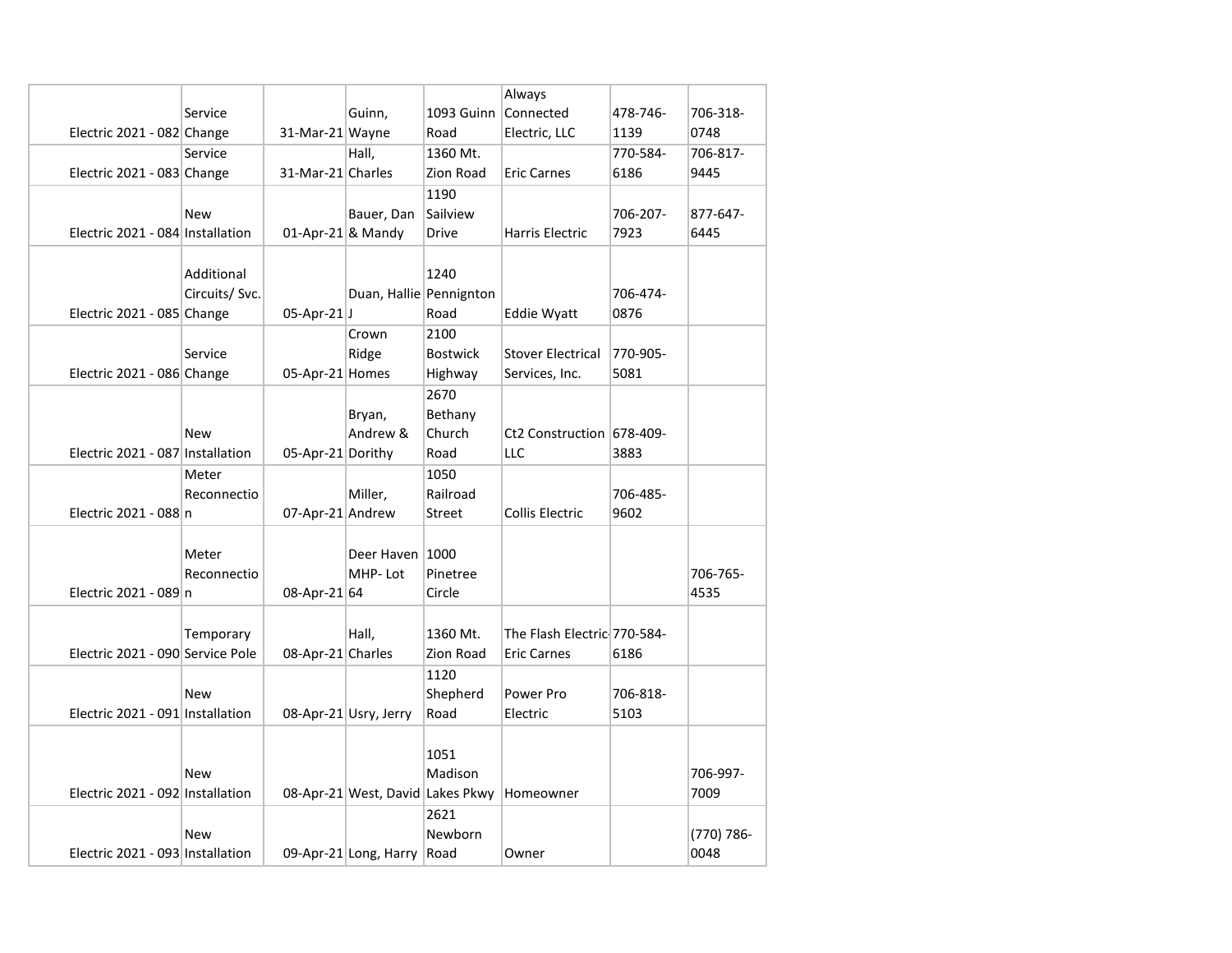|                                  |               |                 |                         | 5661               |                              |             |          |
|----------------------------------|---------------|-----------------|-------------------------|--------------------|------------------------------|-------------|----------|
|                                  | New           |                 | Anglin, Gail            | Atlanta            |                              | 404-456-    | 770-316- |
| Electric 2021 - 094 Installation |               |                 | 09-Apr-21 & Floyd       | Highway            | Arthur F. Ellis              | 6599        | 1299     |
|                                  |               |                 | Ellis,                  | 1080               |                              |             |          |
|                                  | <b>New</b>    |                 | William                 | Preston            |                              |             | 706-215- |
| Electric 2021 - 095 Installation |               |                 | 13-Apr-21 (Pannell)     | Ford Road          |                              |             | 2415     |
|                                  | <b>New</b>    |                 | Camacho,                | 1050 Teal          | Brighten Electric, 404-      |             | 706-818- |
| Electric 2021 - 096 Installation |               |                 | 13-Apr-21 Jonathan      | Court              | Inc.                         | 4563607     | 5028     |
|                                  |               |                 |                         | 1201               |                              |             |          |
|                                  | <b>New</b>    |                 | Knighton,               | Waterstone Chapman |                              | 706-202-    |          |
| Electric 2021 - 097 Installation |               | 14-Apr-21 Matt  |                         | <b>Drive</b>       | Electric                     | 3290        |          |
|                                  | <b>New</b>    |                 |                         | 1030               |                              |             |          |
|                                  | Installation- |                 | MacAllister, Sweetbriar |                    | Chapman                      | 706-202-    |          |
| Electric 2021 - 098 Addition     |               | 14-Apr-21 Carol |                         | Trace              | Electric                     | 3290        |          |
|                                  |               |                 | McCullough 3161         |                    |                              |             |          |
|                                  | <b>New</b>    |                 | , Austin &              | Apalachee          | South Newton                 | 770-869-    | 404-574- |
| Electric 2021 - 099 Installation |               |                 | 19-Apr-21 Jennifer      | Road               | Electric                     | 6520        | 7115     |
|                                  |               |                 |                         |                    |                              |             |          |
|                                  |               |                 |                         | 1380               |                              |             |          |
|                                  | <b>New</b>    |                 | Wilson,                 | Godfrey            | <b>Bowen Electrical</b>      | $ 706-473-$ | 706-473- |
| Electric 2021 - 100 Installation |               |                 | 20-Apr-21 Chilton       | Road               | Contractors, LLC             | 2109        | 2109     |
|                                  | <b>New</b>    |                 | Pennington,             |                    | <b>Christ Peters</b>         | 706-347-    |          |
| Electric 2021 - 101 Installation |               | 20-Apr-21 Dan   |                         | Aqua Road          | Electric                     | 2477        |          |
|                                  |               |                 |                         | 1261               | Hammonds                     |             |          |
|                                  | Swimming      |                 | Harrison,               |                    | Waterstone Electrical Serv., | 770-231-    |          |
| Electric 2021 - 102 Pool         |               | 21-Apr-21 Mike  |                         | <b>Drive</b>       | Inc.                         | 8093        |          |
|                                  |               |                 |                         | 145                |                              |             |          |
|                                  | <b>New</b>    |                 |                         | Newborn            |                              | 706-717-    | 706-557- |
| Electric 2021 - 103 Installation |               |                 | 21-Apr-21 Profoam       | Road               | Bray Electric Inc.           | 8057        | 1400     |
|                                  |               |                 |                         | 2281               |                              |             |          |
|                                  | <b>New</b>    |                 | Hinton,                 | Apalachee          |                              |             | 678-776- |
| Electric 2021 - 104 Installation |               |                 | 21-Apr-21 Anthony       | Road               | Homeowner                    |             | 2651     |
|                                  |               |                 |                         |                    |                              |             |          |
|                                  | Solar         |                 |                         | 1931               | Alternative                  |             |          |
|                                  | Photovoltaic  |                 | Blanchard,              | Keencheefo Energy  |                              | 706-498-    | 404-272- |
| Electric 2021 - 105 System       |               |                 | 22-Apr-21 Ralph         | onee Road          | Southeast                    | 3223        | 6394     |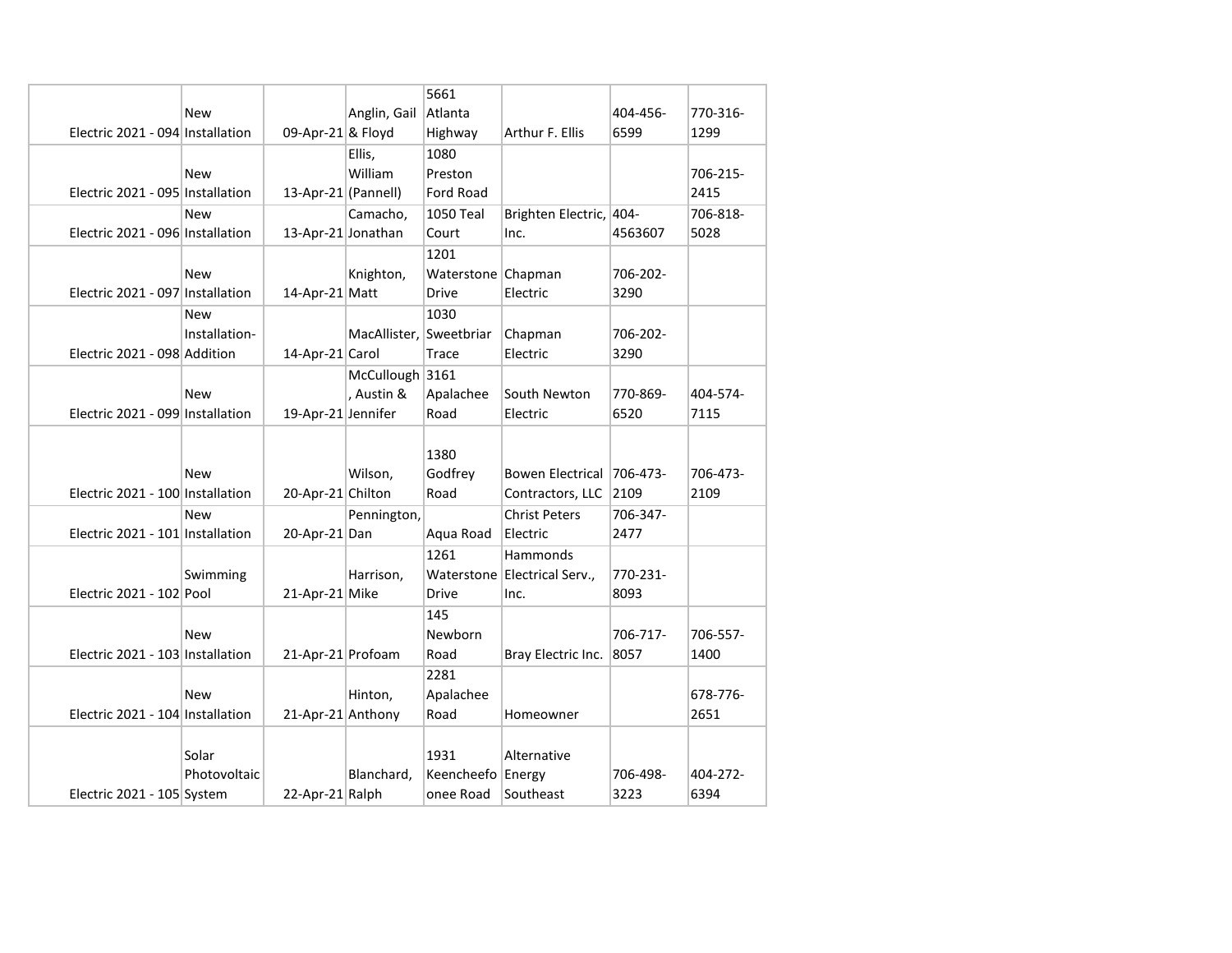|                                  |                   |                        | 1131 Sewell         |                          |          |          |
|----------------------------------|-------------------|------------------------|---------------------|--------------------------|----------|----------|
|                                  | Permanent         | McCullough             | Church              |                          |          | 770-315- |
| Electric 2021 - 107 Service Pole |                   | 23-Apr-21, Charles     | Road                |                          |          | 2701     |
|                                  | Solar             |                        |                     |                          |          |          |
|                                  | Photovoltaic      | Fish,                  | 3570 Little         | Power Home               | 919-300- | 470-304- |
| Electric 2021 - 108 System       |                   | 23-Apr-21 Brandon      | <b>River Road</b>   | Solar                    | 7976     | 9950     |
|                                  | <b>New</b>        |                        |                     |                          |          |          |
|                                  | Installation/     |                        | 1040 Blue           |                          |          |          |
|                                  | Low Volt/         | Gulley,                | <b>Springs</b>      | Cooper Electric,         | 678-482- | 404-886- |
| Electric 2021 - 109 Temp         | 23-Apr-21 Cathy   |                        | <b>Drive</b>        | Inc.                     | 0322     | 4858     |
|                                  | <b>New</b>        | Big Indian,            | 1353 Innis          | <b>Stover Electrical</b> | 770-905- |          |
| Electric 2021 - 110 Installation | 27-Apr-21 LLLP    |                        | <b>Fail Lane</b>    | <b>Services</b>          | 5081     |          |
|                                  | <b>New</b>        | Crown                  | 2100                |                          |          |          |
|                                  | Installation-     | Ridge                  | <b>Bostwick</b>     | <b>Stover Electrical</b> | 770-905- |          |
| Electric 2021 - 111 Remodel      | 27-Apr-21 Homes   |                        | Highway             | <b>Services</b>          | 5081     |          |
|                                  |                   |                        | 1280                | <b>Wright Heating</b>    |          |          |
|                                  | <b>New</b>        | Sinclair,              | Godfrey             | Cooling &                | 478-288- |          |
| Electric 2021 - 112 Installation | 28-Apr-21 Mike    |                        | Road                | Electrical               | 1209     |          |
|                                  |                   |                        |                     | Scott Bailey-Lots        |          |          |
|                                  | <b>New</b>        |                        | 1200 White Mountain |                          | 678-409- |          |
| Electric 2021 - 113 Installation | 28-Apr-21 Magill  |                        | Oak Way             | Electric                 | 3272     |          |
|                                  |                   |                        | 1270                |                          |          |          |
|                                  | <b>New</b>        | Harris, John Apalachee |                     |                          | 678-963- |          |
| Electric 2021 - 114 Installation | 29-Apr-21 Patrick |                        | <b>River Road</b>   | Garrett Electrical 6303  |          |          |
|                                  |                   |                        | 1280                |                          |          |          |
|                                  | <b>New</b>        | Leffelman,             | Apalachee           | D.R. Scott               | 770-560- |          |
| Electric 2021 - 115 Installation | 30-Apr-21 Kevin   |                        | <b>River Road</b>   | Electric                 | 8423     |          |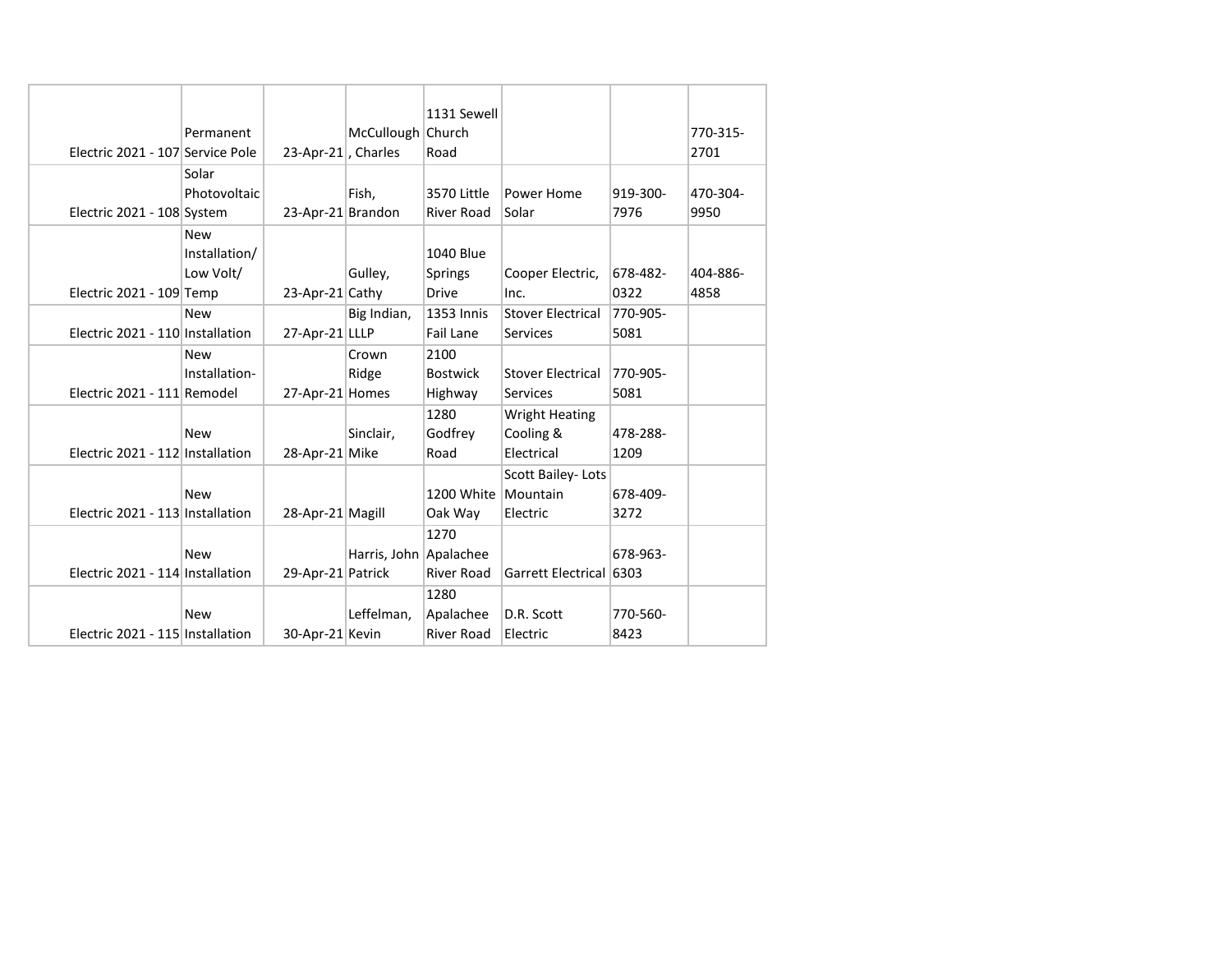|  |  |  | ۰, |
|--|--|--|----|
|  |  |  |    |

| пудс                         |              |                      |                        |                |                   |             |            |
|------------------------------|--------------|----------------------|------------------------|----------------|-------------------|-------------|------------|
|                              | Mechanical   |                      |                        |                |                   |             |            |
|                              | Consturction |                      | Project                | Project        | Contractors       | Contractors | Owners     |
| <b>Permit Number</b>         | Type         | <b>Issue Date</b>    | Name                   | <b>Address</b> | Name              | Phone       | Phone      |
|                              |              |                      |                        | 4150           |                   |             |            |
|                              | <b>New</b>   |                      | Farrar,                | Eatonton       |                   |             | 678-602-   |
| HVAC 2021 - 024 Installation |              | 01-Mar-21 Terry      |                        | Road           | Owner             |             | 8762       |
|                              | <b>New</b>   |                      | Staples/               | 2651 Parks     | Joseph Eric       | 470-562-    |            |
| HVAC 2021 - 025 Installation |              | 01-Mar-21 Nation     |                        | Mill Road      | Rowell            | 8122        |            |
|                              | <b>New</b>   |                      | Barlow,                | 3551 Clack     |                   | 770-787-    |            |
| HVAC 2021 - 026 Installation |              | 03-Mar-21 Brian      |                        | Road           | Air Experts, Inc. | 4580        |            |
|                              |              |                      |                        | 1310           |                   |             |            |
|                              | <b>New</b>   |                      |                        | Godfrey        | ACL Mechanical,   | 678-313-    |            |
| HVAC 2021 - 027 Installation |              |                      | 03-Mar-21 Clay, Scott  | Road           | Inc.              | 8278        |            |
|                              |              |                      |                        | 2670           |                   |             |            |
|                              |              |                      |                        | Bethany        |                   |             |            |
|                              | <b>New</b>   |                      |                        | Church         | Omega Heating     | 706) 717-   |            |
| HVAC 2021 - 028 Installation |              | 05-Mar-21 Bryan      |                        | Road           | & Air             | 0982        |            |
|                              |              |                      |                        |                |                   |             |            |
|                              | <b>New</b>   |                      |                        | 2221 Doster    |                   |             | (706) 255- |
| HVAC 2021 - 029 Installation |              |                      | 09-Mar-21 Lewis, Cliff | Road           | Owner             |             | 1222       |
|                              |              |                      |                        | 1190           | Curt's            |             |            |
|                              | <b>New</b>   |                      | Bauer, Don             | Sailview       | Dependable        | 678-316-    | 706-207-   |
| HVAC 2021 - 030 Installation |              | 12-Mar-21 & Mandy    |                        | <b>Drive</b>   | Heating & Air     | 4541        | 9948       |
|                              |              |                      | Source of              | 1221           |                   |             |            |
|                              | <b>New</b>   |                      | Light                  | Eatonton       | Frankie           | 706-474-    |            |
| HVAC 2021 - 031 Installation |              | 12-Mar-21 Ministries |                        | Highway        | Slaughter         | 0802        |            |
|                              | Replacemen   |                      | Pope,                  | 1140 2nd       | D&W Air Flow,     | 770-788-    |            |
| HVAC 2021 - 032 t            |              | 12-Mar-21 Christy    |                        | <b>Street</b>  | Inc.              | 7700        |            |
|                              |              |                      |                        | 1180           |                   |             |            |
|                              | <b>New</b>   |                      |                        | Sailview       | Wilson Bryant     | 706-485-    |            |
| HVAC 2021 - 033 Installation |              | 12-Mar-21 Burtz      |                        | Drive          | Air Conditioning  | 5456        |            |
|                              |              |                      |                        |                |                   |             |            |
|                              |              |                      | Wahl,                  | 1071           |                   |             |            |
|                              | <b>New</b>   |                      | Braden &               | Mallard        |                   | 770-532-    |            |
| HVAC 2021 - 034 Installation |              | 16-Mar-21 Amanda     |                        | Ridge Road     | Denver Armour     | 0731        |            |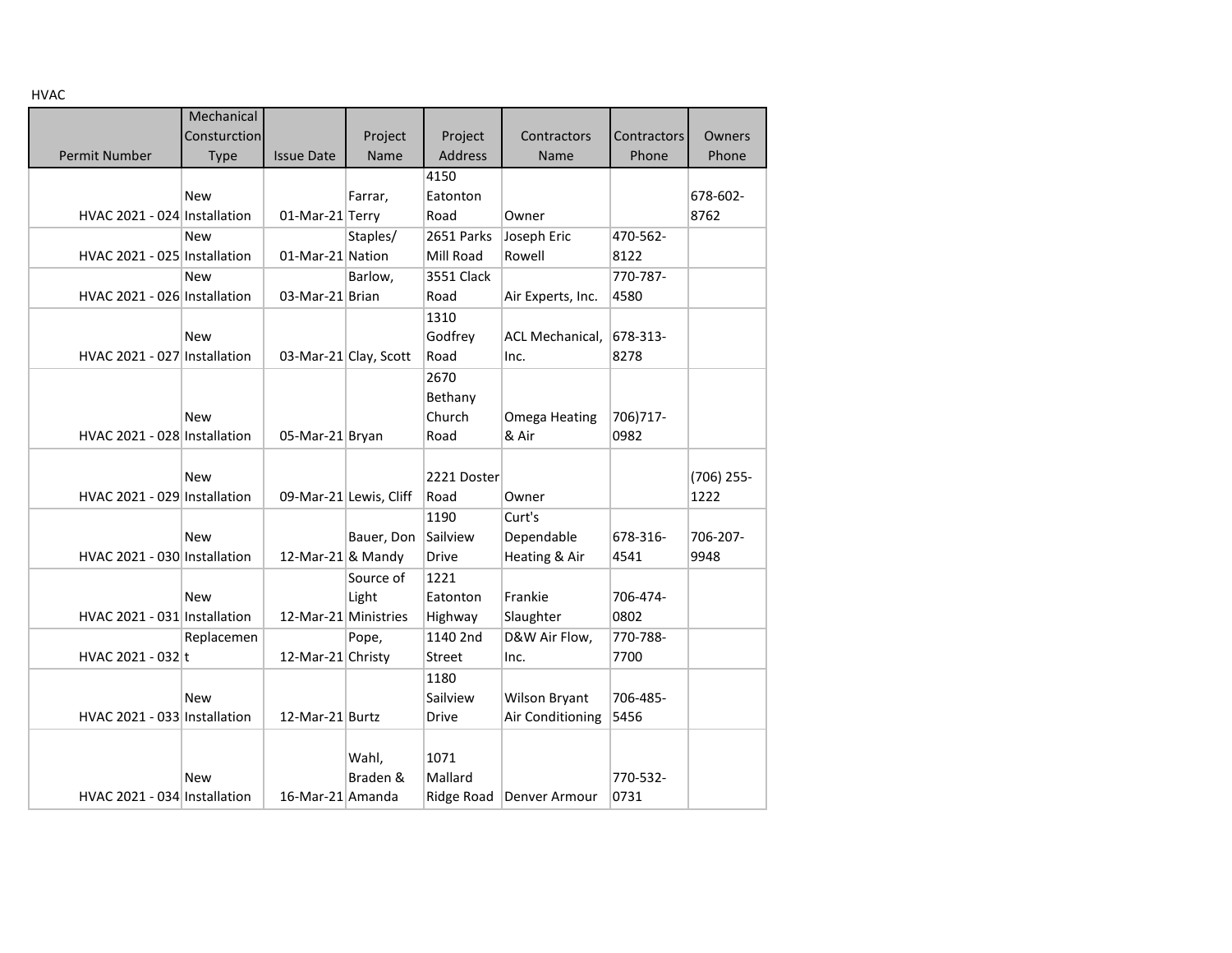|                              |            |                   |                          |                   | Lance White              |          |          |
|------------------------------|------------|-------------------|--------------------------|-------------------|--------------------------|----------|----------|
|                              | <b>New</b> |                   | Wilson,                  | 2591 Reids        | Heating & A/C,           | 404-392- |          |
| HVAC 2021 - 035 Installation |            | 17-Mar-21 Adam    |                          | Ferry Road        | Inc.                     | 2048     |          |
| HVAC 2021 - 036              |            | 18-Mar-21         |                          |                   |                          |          |          |
|                              |            |                   |                          | 1120              |                          |          |          |
|                              | <b>New</b> |                   | O'Neal,                  | Magnolia          | Airtekk Comfort          | 404-550- |          |
| HVAC 2021 - 037 Installation |            | 24-Mar-21 Ryan    |                          | Drive             | Solutions                | 1582     |          |
|                              |            |                   |                          | 1268              |                          |          |          |
|                              | <b>New</b> |                   |                          | Godfrey           | Airtekk Comfort          | 404-550- |          |
| HVAC 2021 - 038 Installation |            | 24-Mar-21 Durand  |                          | Road              | Solutions                | 1582     |          |
|                              |            |                   |                          |                   |                          |          |          |
|                              | <b>New</b> |                   | Porter,                  | 2791 Doster Duren |                          | 706-319- | 404-670- |
| HVAC 2021 - 039 Installation |            | 26-Mar-21 Stephen |                          | Road              | Mechanical               | 115      | 5066     |
|                              |            |                   |                          | 1050              |                          |          |          |
|                              | <b>New</b> |                   | Miller,                  | Railroad          |                          | 478-454- |          |
| HVAC 2021 - 040 Installation |            | 26-Mar-21 Andrew  |                          | Street            | <b>ACS</b>               | 3059     |          |
|                              |            |                   |                          | 1050              |                          |          |          |
|                              |            |                   |                          | Holland           |                          |          |          |
|                              | <b>New</b> |                   |                          | <b>Springs</b>    | Extreme Comfort 770-617- |          | 706-318- |
| HVAC 2021 - 041 Installation |            |                   | 26-Mar-21 K&H Homes Road |                   | Heating & Air            | 3090     | 3308     |
|                              |            |                   |                          |                   |                          |          |          |
|                              |            |                   |                          | 4160 Lower        |                          |          |          |
|                              | <b>New</b> |                   | Wilson,                  | Appalachee        |                          |          |          |
| HVAC 2021 - 042 Installation |            | 30-Mar-21 Robin   |                          | Road              |                          |          |          |
|                              | Replacemen |                   |                          |                   |                          |          |          |
|                              | t/ New     |                   | Stooksbury,              | 131 Spring        | Energywise               | 706-468- | 770-349- |
| HVAC 2021 - 043 Install      |            | 30-Mar-21 Brandon |                          | Creek Drive       | Heating & Air            | 9742     | 9734     |
|                              |            |                   |                          |                   | <b>Gregg Cowan</b>       |          |          |
|                              | <b>New</b> |                   |                          | <b>3551 Parks</b> | Heating & Air,           | 770-787- | 678-787- |
| HVAC 2021 - 044 Installation |            |                   | 07-Apr-21 Tate, Mike     | Mill Road         | Inc.                     | 1947     | 6952     |
|                              |            |                   |                          | 2070              |                          |          |          |
|                              |            |                   |                          | Walter            |                          |          |          |
|                              | Replacemen |                   | Justice,                 | Shepherd          |                          | 770-421- | 770-316- |
| HVAC 2021 - 045 t            |            | 08-Apr-21 Kenneth |                          | Road              | Coolray                  | 8400     | 6400     |
|                              | <b>New</b> |                   | Big Indian,              | 1353 Innis        | Wilson Bryant            | 706-485- |          |
| HVAC 2021 - 046 Installation |            | 08-Apr-21 LLLP    |                          | Fail Lane         | Air Conditioning         | 5456     |          |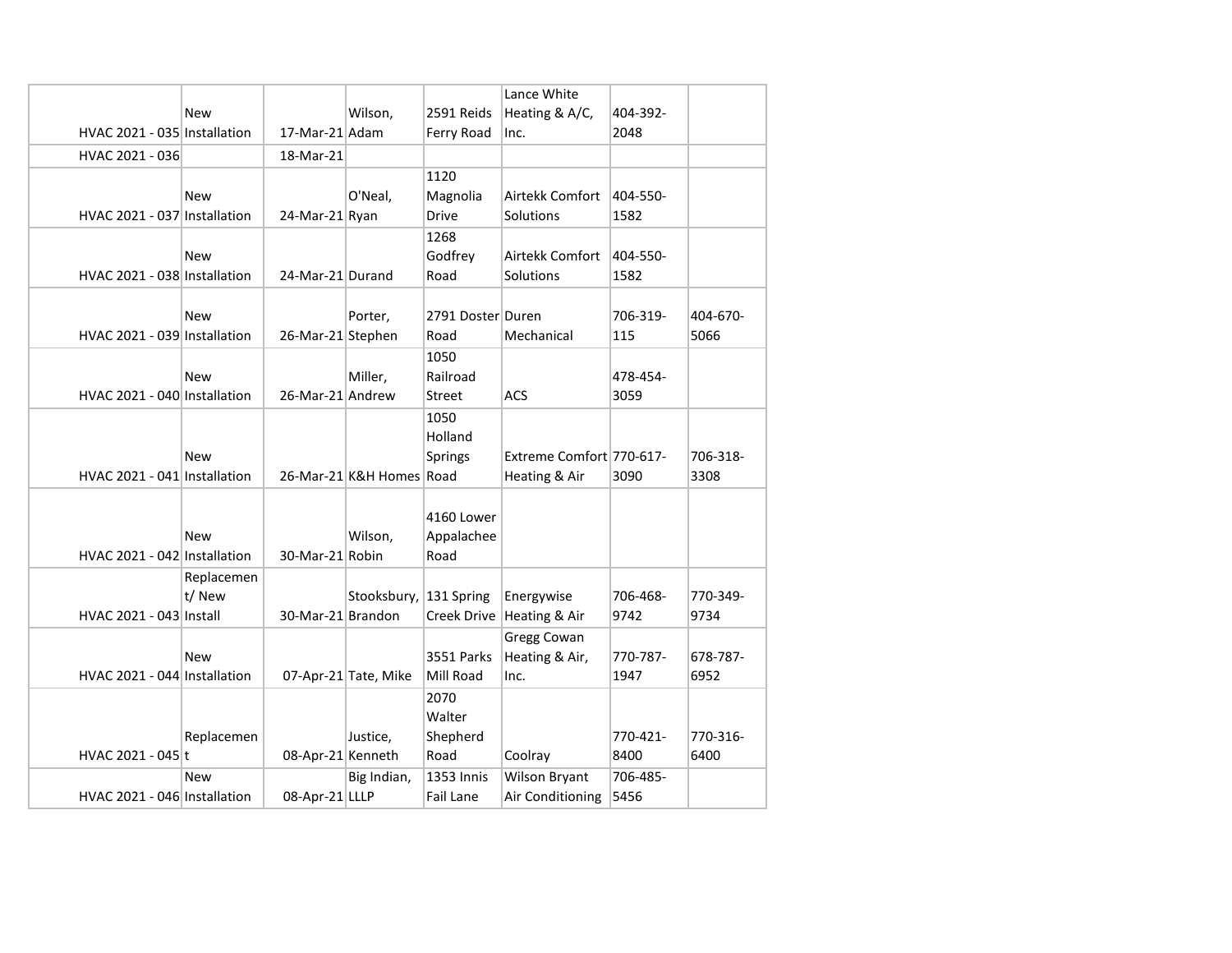|                              | <b>New</b>     | George,                | 1751 Sandy         |                               | 770-787- | 404-425-   |
|------------------------------|----------------|------------------------|--------------------|-------------------------------|----------|------------|
| HVAC 2021 - 047 Installation | 08-Apr-21 Will |                        |                    | Creek Road Air Experts, Inc   | 4580     | 2753       |
|                              |                |                        | 2621               |                               |          |            |
|                              | <b>New</b>     |                        | Newborn            |                               |          | (770) 786- |
| HVAC 2021 - 048 Installation |                | 09-Apr-21 Long, Harry  | Road               | Owner                         |          | 0048       |
|                              |                | Ellis,                 | 1080               |                               |          |            |
|                              | <b>New</b>     | William                | Preston            |                               |          | 706-215-   |
| HVAC 2021 - 049 Installation |                | 13-Apr-21 (Pannell)    | Ford Road          |                               |          | 2415       |
|                              |                |                        | 2220               |                               |          |            |
|                              | Gas            | Tractor                | Eatonton           | <b>BW Plumbing,</b>           | 770-975- | 858-284-   |
| HVAC 2021 - 050 Installation |                | 16-Apr-21 Supply Co    | Road               | LLC                           | 1650     | 5286       |
|                              |                |                        |                    | Campbells                     |          |            |
|                              | Replacemen     | Smith,                 | 1180 Flat          | <b>Custom Heating</b>         | 706-342- | 706-474-   |
| HVAC 2021 - 051 t            |                | 19-Apr-21 Ralph        | <b>Rock Road</b>   | & Air, LLC                    | 0425     | 1759       |
|                              |                |                        |                    |                               |          |            |
|                              | Gas            |                        | 130 Spring         |                               |          | 602-377-   |
| HVAC 2021 - 052 Installation |                | 21-Apr-21 Bleil, James | <b>Creek Drive</b> |                               |          | 3547       |
|                              |                | Crown                  | 2100               |                               |          |            |
|                              | <b>New</b>     | Ridge                  | <b>Bostwick</b>    | Lance White                   | 404-392- |            |
| HVAC 2021 - 053 Installation |                | 22-Apr-21 Homes        | Highway            | Heating & AC                  | 2048     |            |
|                              |                |                        |                    |                               |          |            |
|                              |                |                        | 1121               |                               |          |            |
|                              | <b>New</b>     | Iron Horse             | Windsor            |                               | 770-787- |            |
| HVAC 2021 - 054 Installation |                | 23-Apr-21 Builders     |                    | Creek Drive Air Experts, Inc. | 4580     |            |
|                              |                |                        |                    |                               |          |            |
|                              | <b>New</b>     | Magill,                | 1200 White         |                               | 678-504- |            |
| HVAC 2021 - 055 Installation |                | 23-Apr-21 Staurt       | Oak Way            | Pro Air Tech, LLC 5340        |          |            |
|                              |                |                        | 1280               | <b>Wright Heating</b>         |          |            |
|                              | <b>New</b>     | Sinclair,              | Godfrey            | Cooling &                     | 478-288- |            |
| HVAC 2021 - 056 Installation | 28-Apr-21 Mike |                        | Road               | Electrical                    | 1209     |            |
|                              |                | Smith.                 | 3331               | Lance White                   |          |            |
|                              | <b>New</b>     | Lawrence & Eatonton    |                    | Heating & AC,                 | 404-392- |            |
| HVAC 2021 - 057 Installation |                | 29-Apr-21 Roberta      | Highway            | Inc.                          | 2048     |            |
|                              |                |                        | 1270               |                               |          |            |
|                              | <b>New</b>     | Harris, John Apalachee |                    | <b>Excel Heating &amp;</b>    | 678-758- |            |
| HVAC 2021 - 058 Installation |                | 29-Apr-21 Patrick      | River Road         | Air                           | 0786     |            |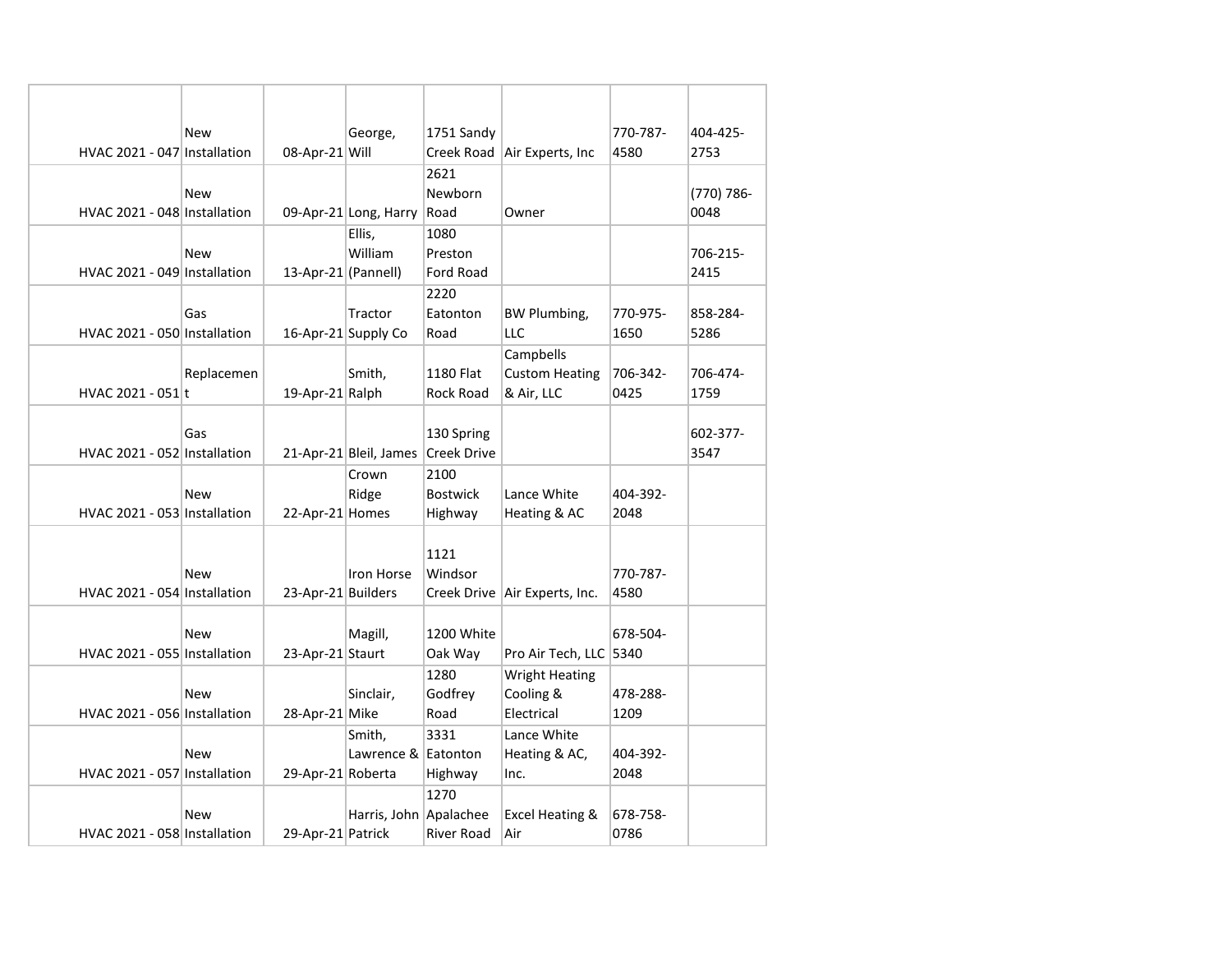|                              |            |                 | 1280 |                                              |      |  |
|------------------------------|------------|-----------------|------|----------------------------------------------|------|--|
|                              | <b>New</b> |                 |      | Leffelman, Apalachee JSR Heating and 78-725- |      |  |
| HVAC 2021 - 059 Installation |            | 30-Apr-21 Kevin |      | River Road Cooling, Inc.                     | 6398 |  |

## Plumbing

|                                 | Occupancy   |                   | Project                | Project        | Contractors                | Contractors | Owners     |
|---------------------------------|-------------|-------------------|------------------------|----------------|----------------------------|-------------|------------|
| Permit Number                   | <b>Type</b> | <b>Issue Date</b> | Name                   | <b>Address</b> | Name                       | Phone       | Phone      |
|                                 |             |                   |                        | 4150           |                            |             |            |
|                                 |             |                   | Farrar,                | Eatonton       |                            |             | 678-602-   |
| Plumbing 2021 - 030 Residential |             | 01-Mar-21 Terry   |                        | Road           | Owner                      |             | 8762       |
|                                 |             |                   | Staples/               | 2651 Parks     |                            |             | 770-344-   |
| Plumbing 2021 - 031 Residential |             | 01-Mar-21 Nation  |                        | Mill Road      | Owner                      |             | 7670       |
|                                 |             |                   |                        | 2950           |                            |             |            |
|                                 |             |                   | Hammer,                | Eatonton       | Reams                      | (706) 474-  | 305-297-   |
| Plumbing 2021 - 032 Residential |             | 03-Mar-21 Jack    |                        | Highway        | Enterprises, Inc.          | 1000        | 6510       |
|                                 |             |                   |                        |                |                            |             |            |
|                                 |             |                   |                        | 2221 Doster    |                            |             | (706) 255- |
| Plumbing 2021 - 033 Residential |             |                   | 09-Mar-21 Lewis, Cliff | Road           | Owner                      |             | 1222       |
|                                 |             |                   |                        | 1651           |                            |             |            |
|                                 |             |                   | Aiken,                 | Walker         | Regal Plumbing,            | 706-816-    |            |
| Plumbing 2021 - 034 Residential |             | 09-Mar-21 Wayne   |                        | Road           | LLC                        | 4272        |            |
|                                 |             |                   |                        |                |                            |             |            |
|                                 |             |                   | Porter,                |                | 2791 Doster Timothy Young- | 770-318-    |            |
| Plumbing 2021 - 035 Residential |             |                   | 10-Mar-21 Stephen D.   | Road           | <b>C&amp;T Plumbing</b>    | 0718        |            |
|                                 |             |                   |                        |                |                            |             |            |
|                                 |             |                   | Windsor                | 1080           |                            |             |            |
|                                 |             |                   | Creek-Lot              | Windsor        | <b>Todd Young</b>          | 770-860-    | 770-318-   |
| Plumbing 2021 - 036 Residential |             | 12-Mar-21 15      |                        | Creek Drive    | Plumbing, Inc.             | 1005        | 6901       |
|                                 |             |                   |                        |                |                            |             |            |
|                                 |             |                   | Windsor                | 1010           |                            |             |            |
|                                 |             |                   | Creek-Lot              | Windsor        | <b>Todd Young</b>          | 770-860-    | 770-318-   |
| Plumbing 2021 - 037 Residential |             |                   | 23                     | Creek Drive    | Plumbing, Inc.             | 1005        | 6901       |
|                                 |             |                   |                        |                |                            |             |            |
|                                 |             |                   | Wahl,                  | 1071           |                            |             |            |
|                                 |             |                   | Braden &               | Mallard        | Mitchell                   | 678-617-    |            |
| Plumbing 2021 - 038 Residential |             | 16-Mar-21 Amanda  |                        | Ridge Road     | Dunagan                    | 4477        |            |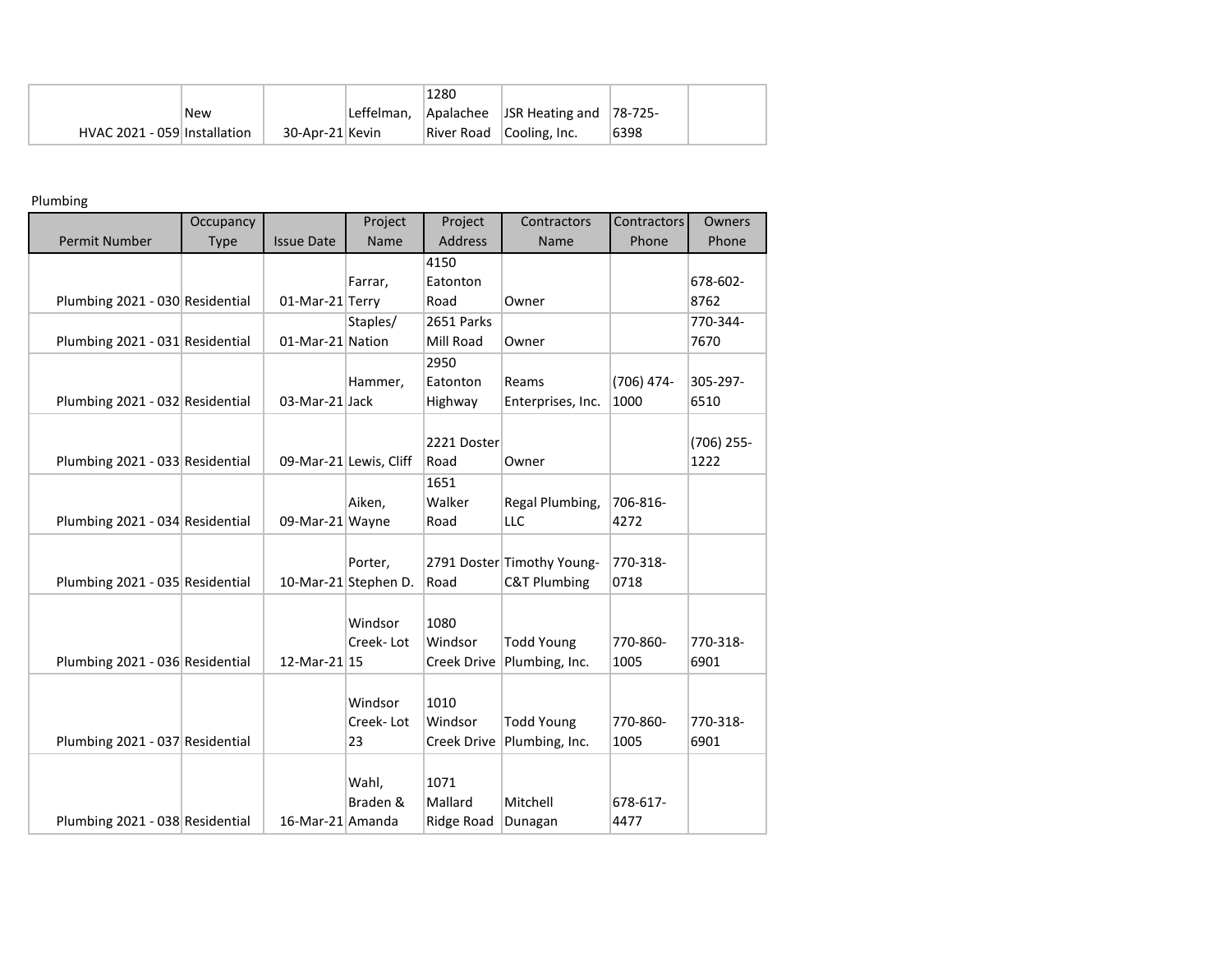|                                 |                   | Wilson,                          | 2591 Reids     |                           |          | 770-318-   |
|---------------------------------|-------------------|----------------------------------|----------------|---------------------------|----------|------------|
| Plumbing 2021 - 039 Residential | 22-Mar-21 Adam    |                                  | Ferry Road     | Owner                     |          | 5684       |
|                                 |                   |                                  | 1110 West      |                           |          |            |
|                                 |                   |                                  | Magnolia       |                           | 706-318- |            |
| Plumbing 2021 - 040 Residential | 26-Mar-21 Terry   |                                  | Loop           | <b>Chris Wilkins</b>      | 3098     |            |
|                                 |                   |                                  |                |                           |          |            |
|                                 |                   | Hinton,                          |                |                           |          |            |
|                                 |                   | Randall &                        |                | 1051 Cedar Todd Young     | 770-860- |            |
| Plumbing 2021 - 041 Residential | 26-Mar-21 Connie  |                                  |                | Grove Road Plumbing, Inc. | 1005     |            |
|                                 |                   |                                  | 1031           |                           |          |            |
|                                 |                   |                                  | Dockside       | Dennis Young              | 678-350- |            |
| Plumbing 2021 - 042 Residential | 29-Mar-21 Johnson |                                  | <b>Drive</b>   | Plumbing, LLC             | 1214     |            |
|                                 |                   |                                  | 1040 Blue      |                           |          |            |
|                                 |                   | Gulley,                          | <b>Springs</b> |                           | 770-554- |            |
| Plumbing 2021 - 043 Residential | 29-Mar-21 Cathy   |                                  | <b>Drive</b>   | MacNTyre                  | 1881     |            |
|                                 |                   |                                  |                |                           |          |            |
|                                 |                   |                                  | 4160 Lower     |                           |          |            |
|                                 |                   | Wilson,                          | Apalachee      |                           |          | 678-232-   |
| Plumbing 2021 - 044 Residential | 30-Mar-21 Robin   |                                  | Road           |                           |          | 9216       |
|                                 |                   |                                  |                |                           |          |            |
|                                 |                   |                                  |                |                           |          |            |
|                                 |                   | George,                          |                | 1751 Sandy Todd Young     | 770-860- |            |
| Plumbing 2021 - 045 Residential | 30-Mar-21 Will    |                                  | Creek Road     | Plumbing, Inc             | 1005     |            |
|                                 |                   |                                  | 1000           |                           |          |            |
|                                 |                   | Water's                          | Apalachee      | <b>Todd Young</b>         | 770-860- |            |
| Plumbing 2021 - 046 Residential |                   | 30-Mar-21 Edge- Lot 1            | Shores Ct.     | Plumbing, Inc             | 1005     |            |
|                                 |                   |                                  | 1030           |                           |          |            |
|                                 |                   | Water's                          | Apalachee      | <b>Todd Young</b>         | 770-860- |            |
| Plumbing 2021 - 047 Residential |                   | 30-Mar-21 Edge-Lot 2             | Shores Ct.     | Plumbing, Inc             | 1005     |            |
|                                 |                   |                                  | 181 Shoals     | Darrell Young             | 678-625- | 678-283-   |
| Plumbing 2021 - 048 Residential |                   | 05-Apr-21 White, Gina Creek Lane |                | Plumbing                  | 7270     | 7731       |
|                                 |                   |                                  | 2220           |                           |          |            |
|                                 |                   | Tractor                          | Eatonton       | <b>BW Plumbing,</b>       | 770-975- | 858-284-   |
| Plumbing 2021 - 049 Residential | 06-Apr-21 Supply  |                                  | Hwy            | LLC                       | 1650     | 5286       |
|                                 |                   | Big Indian,                      | 1353 Innis     |                           | 706-473- |            |
| Plumbing 2021 - 050 Residential | 08-Apr-21 LLLP    |                                  | Fail Road      | <b>Steve Melton</b>       | 3175     |            |
|                                 |                   |                                  | 2621           |                           |          |            |
|                                 |                   |                                  | Newborn        |                           |          | (770) 786- |
| Plumbing 2021 - 051 Residential |                   | 09-Apr-21 Long, Harry Road       |                | Owner                     |          | 0048       |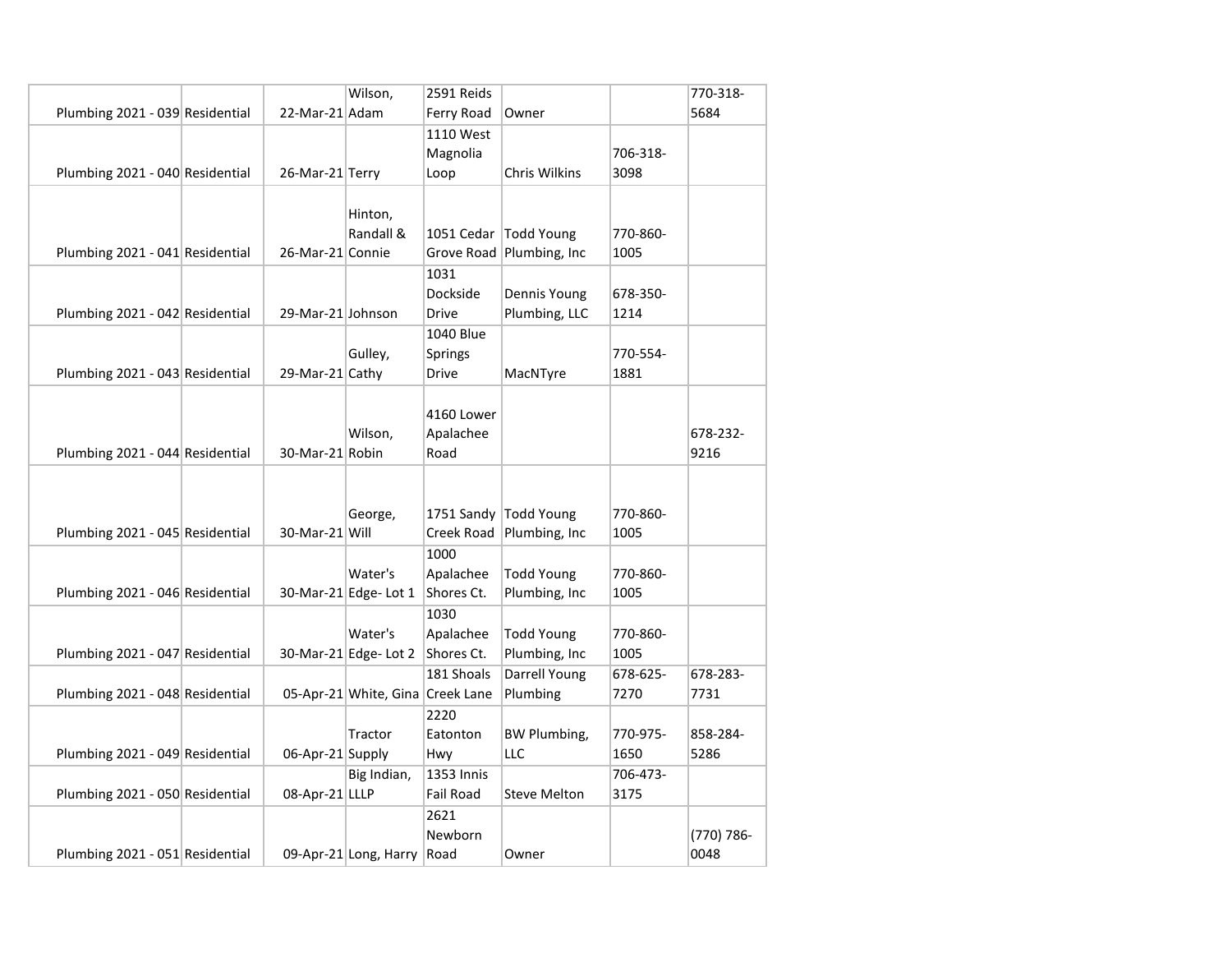|                                 |                     |                        | 5271              |                            |          |          |
|---------------------------------|---------------------|------------------------|-------------------|----------------------------|----------|----------|
|                                 |                     |                        | <b>Bostwick</b>   |                            | 770-483- | 770-294- |
| Plumbing 2021 - 052 Residential |                     | 09-Apr-21 Britt, Jared | Highway           | <b>WYCO Plumbing</b>       | 8564     | 7766     |
|                                 |                     | Ellis.                 | 1080              |                            |          |          |
|                                 |                     | William                | Preston           |                            |          | 706-215- |
| Plumbing 2021 - 053 Residential | 13-Apr-21 (Pannell) |                        | <b>Ford Road</b>  |                            |          | 2415     |
|                                 |                     |                        |                   |                            |          |          |
|                                 |                     |                        |                   | WF Mann                    |          |          |
|                                 |                     | Rice, Chris            | Sandy             | Contractors, LLC- 678-925- |          | 770-401- |
| Plumbing 2021 - 054 Residential | 13-Apr-21 & Ginger  |                        | Creek Road        | William Mann               | 4199     | 7916     |
|                                 |                     | Spence,                | 3600              |                            |          |          |
|                                 |                     | William                | Athens            |                            |          | 706-474- |
| Plumbing 2021 - 055 Residential | 14-Apr-21 Dudley    |                        | Highway           | Owner                      |          | 5110     |
|                                 |                     | Crown                  | 2100              |                            |          |          |
|                                 |                     | Ridge                  | <b>Bostwick</b>   | Mac N Tyre                 | 770-554- |          |
| Plumbing 2021 - 056 Residential | 22-Apr-21 Homes     |                        | Highway           | Plumbing                   | 1881     |          |
|                                 |                     |                        |                   |                            |          |          |
|                                 |                     | Crown                  |                   |                            |          |          |
|                                 |                     | Ridge                  | Doster            | Mac N Tyre                 | 770-554- |          |
| Plumbing 2021 - 057 Residential | 22-Apr-21 Homes     |                        | Road              | Plumbing                   | 1881     |          |
|                                 |                     |                        |                   |                            |          |          |
|                                 |                     |                        | 1330              |                            |          |          |
|                                 |                     | Rhuele,                | Apalachee         | WYCO Plumbing, 770-        |          |          |
| Plumbing 2021 - 058 Residential | 23-Apr-21 Mark      |                        | Woods Trail LLC   |                            | 4838564  |          |
|                                 |                     |                        | 1210              | Jeremy Nichols -           |          |          |
|                                 |                     | Wheeler,               | Sailview          | <b>Nichols</b>             | 706-338- | 678-410- |
| Plumbing 2021 - 059 Residential | 28-Apr-21 Wesley    |                        | Drive             | Plumbing                   | 4931     | 5069     |
|                                 |                     |                        | 1270              |                            |          |          |
|                                 |                     | Harris, John Apalachee |                   | Mac N Tyre                 | 770-554- |          |
| Plumbing 2021 - 060 Residential |                     | Patrick                | <b>River Road</b> | Plumbing                   | 1881     |          |
|                                 |                     |                        | 1280              |                            |          |          |
|                                 |                     | Leffelman,             | Apalachee         |                            | 770-231- | 404-569- |
| Plumbing 2021 - 061 Residential | 30-Apr-21 Kevin     |                        | <b>River Road</b> | Mike Shannon               | 6796     | 4199     |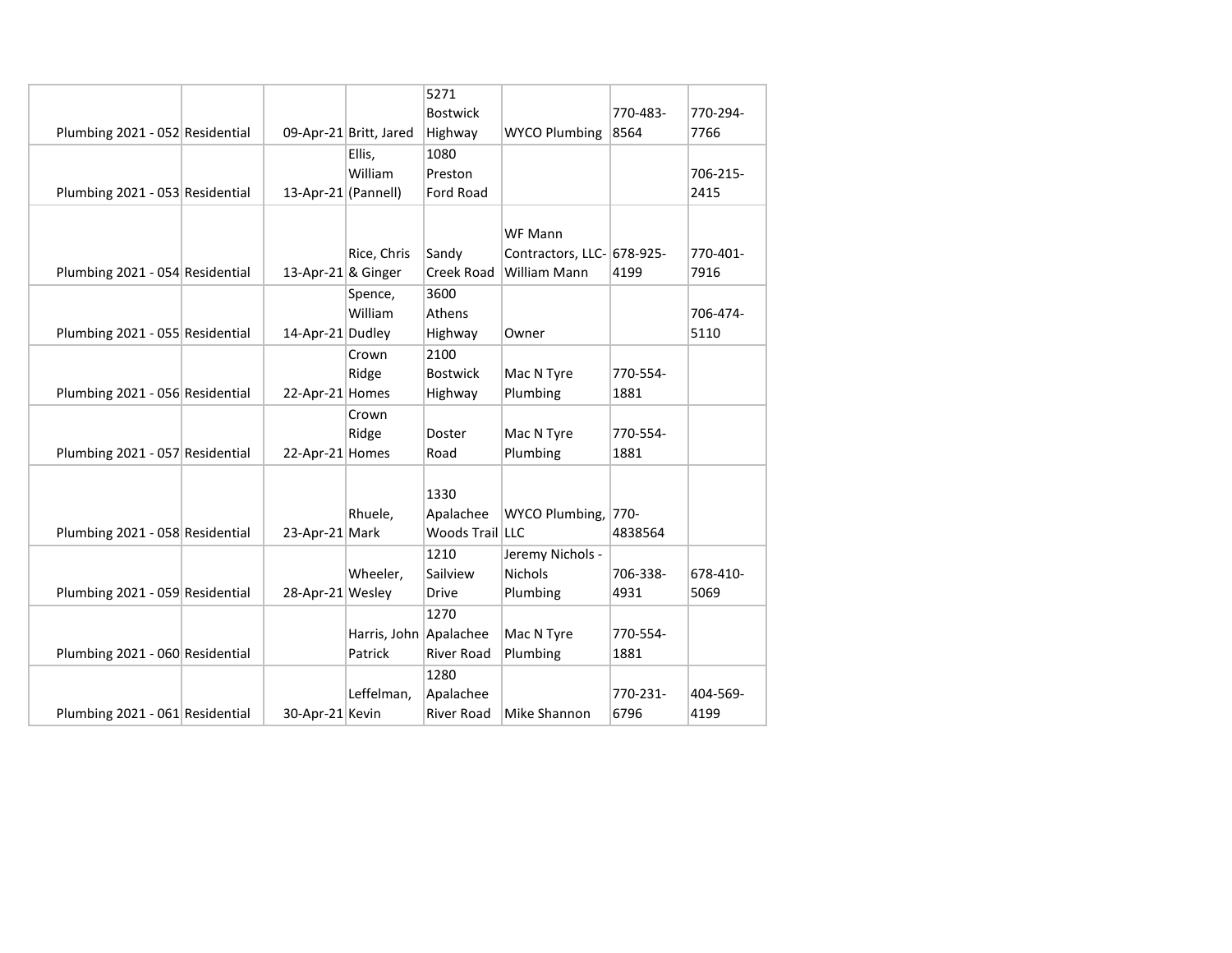Pool

|                      |                     | Project                    | Project               | Contractor        | Contractor                   |
|----------------------|---------------------|----------------------------|-----------------------|-------------------|------------------------------|
| <b>Permit Number</b> | <b>Issue Date</b>   | Name                       | <b>Address</b>        | Name              | Phone                        |
|                      |                     |                            |                       |                   |                              |
|                      |                     |                            | 1421                  |                   |                              |
|                      |                     |                            | Plantation            | Dacula Pool       |                              |
| Pool 2021 - 005      |                     | 11-Mar-21 Nix, James       | Road                  |                   | Service, Inc. (770) 339-9535 |
|                      |                     |                            |                       | Vaughn            |                              |
|                      |                     |                            | 1160                  | Concrete          |                              |
|                      |                     | Elliott,                   | Graham                | and Pools,        |                              |
| Pool 2021 - 006      | 11-Mar-21 Jeremy    |                            | <b>Drive</b>          | LLC               | (404) 787-7716               |
|                      |                     |                            | 181 Shoals            | <b>Blue Ridge</b> |                              |
| Pool 2021 - 007      |                     | 11-Mar-21 White, Gina      | Creek Lane            | Pools, Inc.       | (770) 843-6602               |
|                      |                     |                            |                       |                   |                              |
|                      |                     |                            | 1310                  | Earl Vaughn       |                              |
|                      |                     | Clay, Scott & Godfrey      |                       | Concrete &        |                              |
| Pool 2021 - 008      | 11-Mar-21 Rhonda    |                            | Road                  | Pools             | (404) 217-9273               |
|                      |                     | Dial, Troy                 | 3371                  |                   |                              |
|                      |                     | Allen &                    | Fairplay              | <b>Brothers</b>   |                              |
| Pool 2021 - 009      | 22-Mar-21 Stephanie |                            | Road                  | Pool Inc.         | (404) 803-1727               |
|                      |                     |                            | 1001                  |                   |                              |
|                      |                     |                            | Antioch               | Earl Vaughn       |                              |
|                      |                     |                            | Church                | Concrete &        |                              |
| Pool 2021 - 010      |                     | 22-Mar-21 Moon, Stacy Road |                       | Pools             | (404) 787-7716               |
|                      |                     |                            |                       |                   |                              |
|                      |                     |                            | 1440                  | Earl Vaughn       |                              |
|                      |                     | Thomason,                  | Westminste Concrete & |                   |                              |
| Pool 2021 - 011      | 22-Mar-21 John      |                            | r Way                 | Pools             | (404) 787-7716               |
|                      |                     |                            |                       |                   |                              |
|                      |                     |                            |                       |                   |                              |
|                      |                     | Lockard,                   | 4210 Sandy Pamlico    |                   |                              |
| Pool 2021 - 012      | 01-Apr-21 Christine |                            | Creek Road            | Pool Co.          | (478) 251-4213               |
|                      |                     |                            |                       |                   |                              |
|                      |                     |                            | 1001                  | Pamlico           |                              |
|                      |                     | Christian,                 | Knights               | Pool              |                              |
| Pool 2021 - 013      | 01-Apr-21 Jennifer  |                            | <b>Ridge Drive</b>    | Company           | (478) 452-1003               |